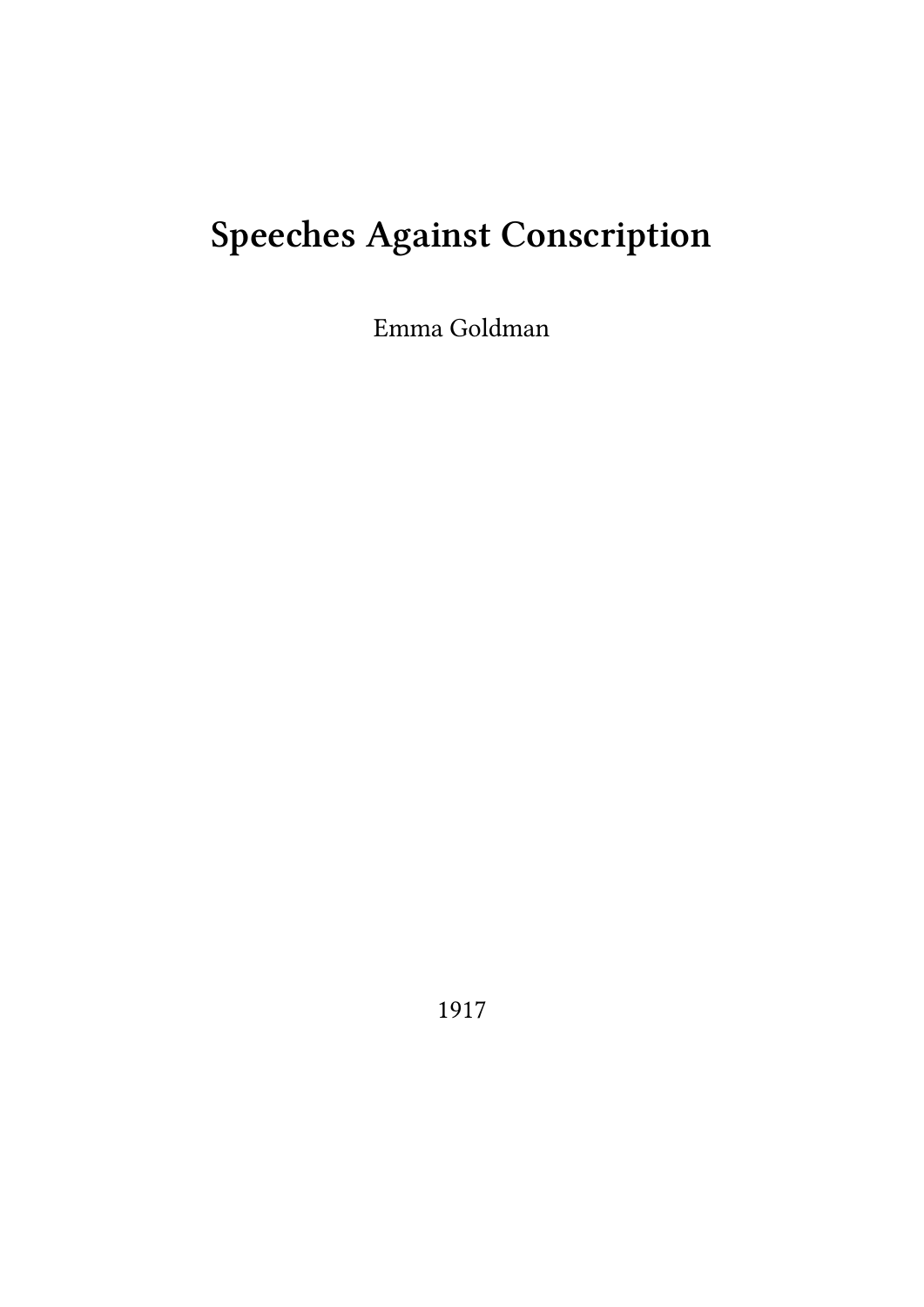## **Contents**

| "We Don't Believe in Conscription" (Delivered at the Harlem River         |   |
|---------------------------------------------------------------------------|---|
| Casino, New York City, May 18, 1917) $\ldots \ldots \ldots \ldots \ldots$ | 3 |
| Meeting of No-Conscription League (Hunts Point Palace, 8 P.M. New         |   |
|                                                                           |   |
| Speech Against Conscription and War (Delivered at Forward Hall, New       |   |
|                                                                           |   |
| Address to the Jury (Delivered during her Anti-Conscription trial, New    |   |
|                                                                           |   |
|                                                                           |   |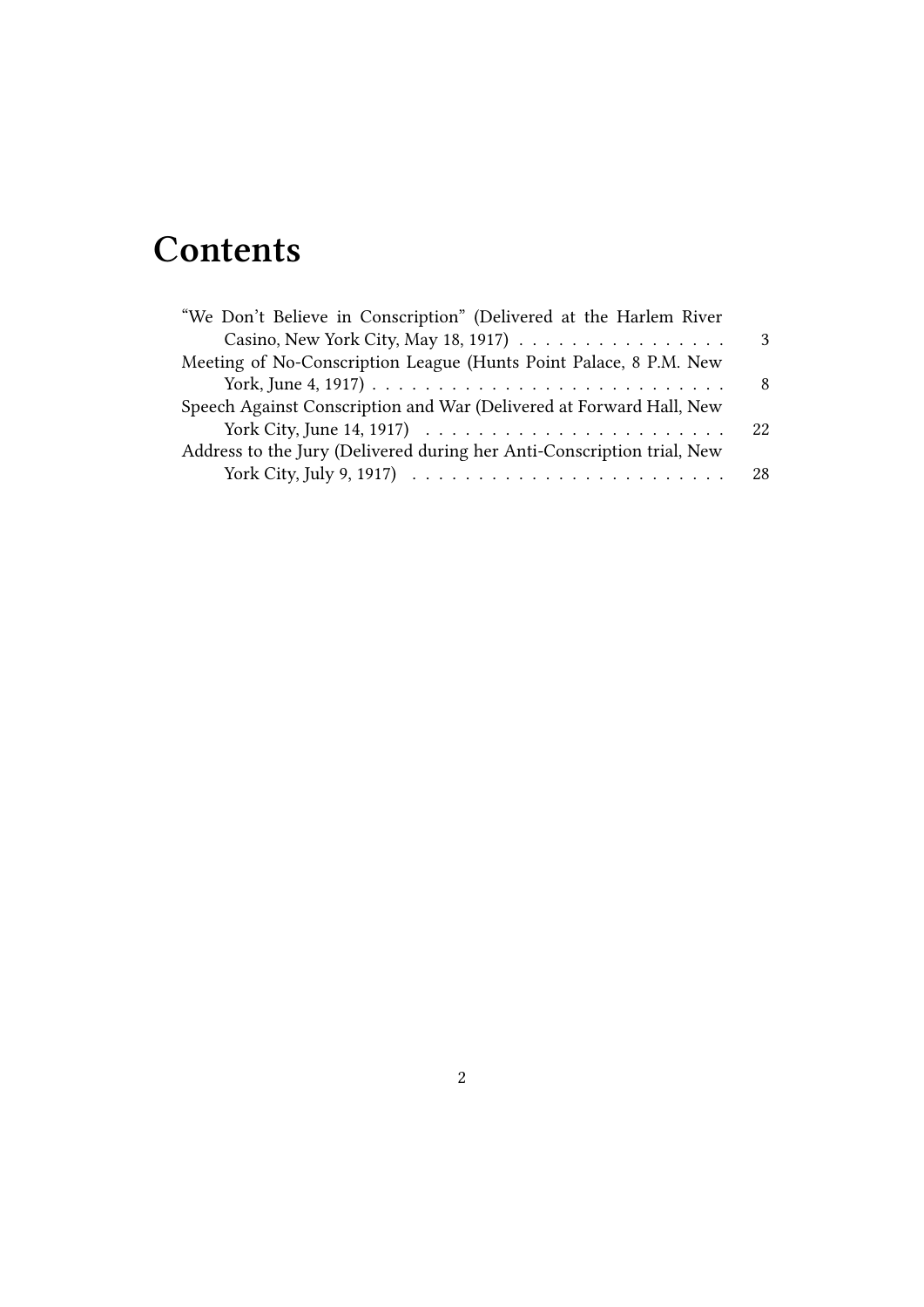### <span id="page-2-0"></span>**"We Don't Believe in Conscription" (Delivered at the Harlem River Casino, New York City, May 18, 1917)**

Transcript by New York City Police Department patrolman William H. Randolph, obtained from the Immigration and Naturalization Service via FOIA. Introduced as Government's Exhibit 31 in the June-July 1917 anti-conscription trial of Emma Goldman and Alexander Berkman. For transcript of court examination of William Randolph, see "Goldman & Berkman v. United States: Transcript of Record, 1917 Sept. 25," pp. 137–63, pp. 181–89 (*Emma Goldman Papers* microfilm, reel 59).

\* \* \*

#### *9:45 P.M., May 18, 1917*

We don't believe in conscription, this meeting tonight being a living proof. This meeting was arranged with limited means. So, friends, we who have arranged the meeting are well satisfied if we can only urge the people of entire New York City and America, there would be no war in the United States — there would be no conscription in the United States — *(applause)* — if the people are not given an opportunity to have their say. Therefore, we hope at least that a small portion of the population of New York City tonight is having its say.

Friends, what I have to tell you tonight I want to impress upon your minds with all the intensity of my being, that we have with us people who came to break up this meeting, and therefore, friends, I ask you, friends, in the name of peace, in the name of freedom, and all that is dear to you, to be perfectly quiet, and when the meeting is over to leave the hall quietly, for that is a better argument than by the provocators who came here tonight to break up the meeting. Therefore, friends, I repeat once more, that after our speakers will be through, I hope you will leave the hall quietly, and, if there is the slightest trouble, we will hold the troublemakers, the provocators and the police responsible for the trouble. *(applause)*

Friends, I know perfectly well that tomorrow morning the daily papers will say that the German Kaiser paid for this meeting. I know that they will say that those employed in the German service have arranged this meeting. But there is all of us, friends, who have something serious at hand — those of us to whom liberty is not a mere shadow  $-$  and found to be celebrated on the  $4<sup>th</sup>$  of July, and to be celebrated with fire crackers — that we will not only speak for it, but die for it if necessary. *(applause)*

We are concerned in our own conscience, and we know that the meeting tonight has been arranged by working men and working women, who probably gave their last cent from their wages which the capitalistic regime is granting them.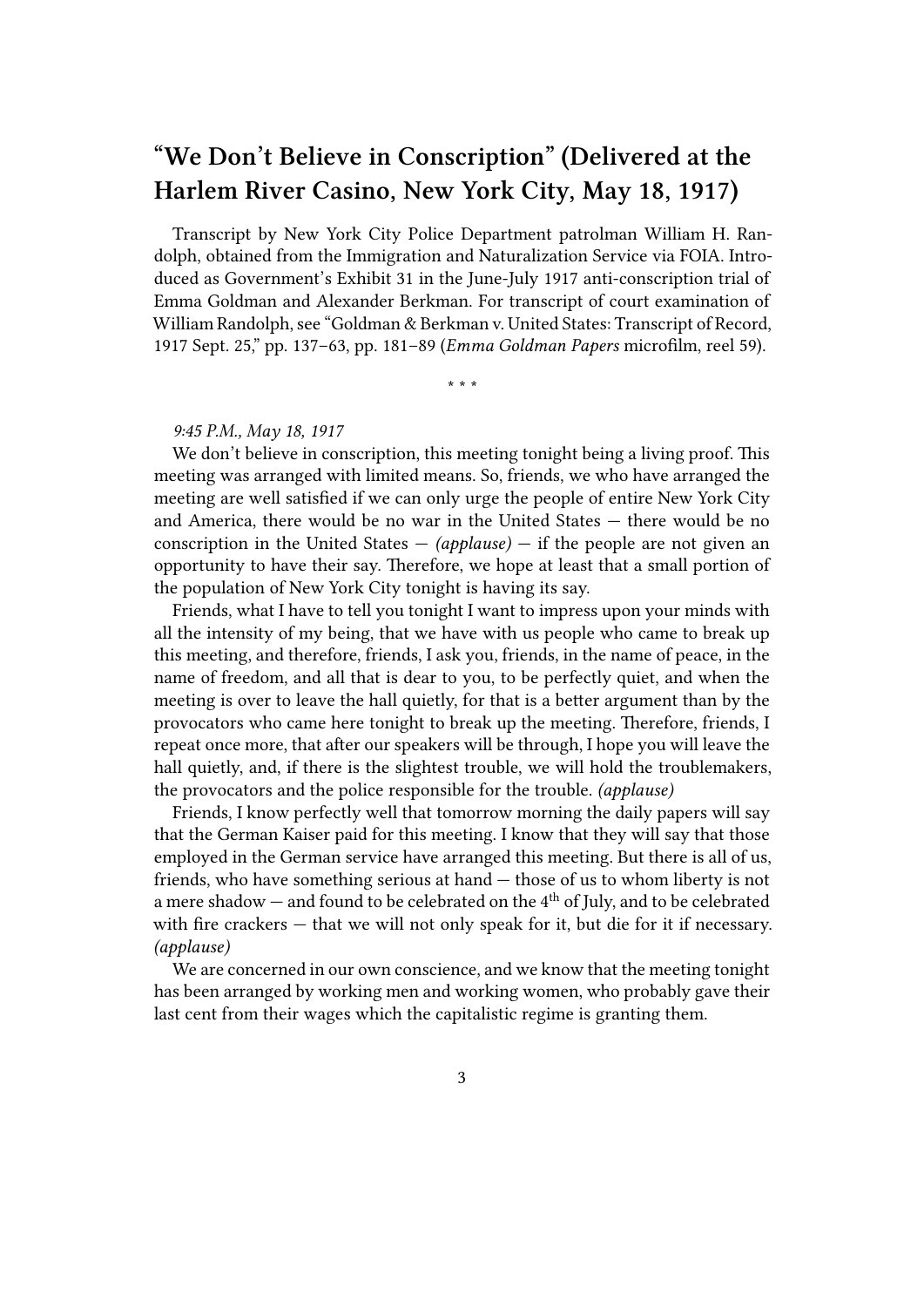And so, friends, we do not care what people will say about us, we only care for one thing, and that is to demonstrate tonight and to demonstrate as long as we can be able to speak, that when America went into war, ostensibly for the purpose of fighting for democracy — because it is a dastardly lie — it never went into war for democracy. If it is true that America went into war in order to fight for democracy — why not begin at home? We need democracy. *(applause)* We need democracy even more than Germany, and I will tell you why. The German people were never brought up with the belief that they lived in democracy. The German people were nursed from their mothers' breasts that they were living in liberty and that they had all the freedom they desired. Therefore, the German people are not disappointed in the Kaiser. They have a Kaiser, the kind of a Kaiser they want and are going to stand for.

We in America have been brought up, we have been told that this is a free Republic. We have been told that free speech and free press and free assembly are guaranteed by the Constitution. Incidentally, friends, the only people who still believe in the Constitution are you poor fools for the other fellows *(applause)*. We are rather disappointed. When suddenly, out of the clear sky, a few months after we have been told he kept us out of war  $-$  we are now told he drew us into war. *(applause)*

We, who came from Europe, came here looking to America as the promised land. I came believing that liberty was a fact. And when we today resent war and resent conscription, it is not that we are foreigners and don't care, it is precisely because we love America and we are opposed to war. *(applause)*

My friends, when I say we love America, I wish you to remember that we don't love the American Wall Street, that we don't love the American Morgan, that we don't love the American Rockefeller, we don't love the American Washington, we don't love the American ammunition manufacturers, we don't love the American National Security League — for that America is Russia transferred to America. *(applause)*.

We mean the America of Wendell Phillips, we mean Emerson, we mean America of great pioneers of liberty. We mean writers, and great men and women, who have fought for years to maintain the standard of effort. I, for one, am quite willing to stand up face to face with patriots every night — patriots blind to the injustice committed in this country — patriots who didn't care a hang. We are willing to stand up and to say to them: "Keep your dirty hands off America." You have no right to tell the people to give their lives in behalf of democracy, when democracy is the laughing stock before all Europe. And therefore, friends, we stand here and we tell you that the war which is now declared by America in the last six weeks is not a war of democracy and is not a war of the urging of the people. It is not a war of economic independence. It is a war for conquest. It is a war for military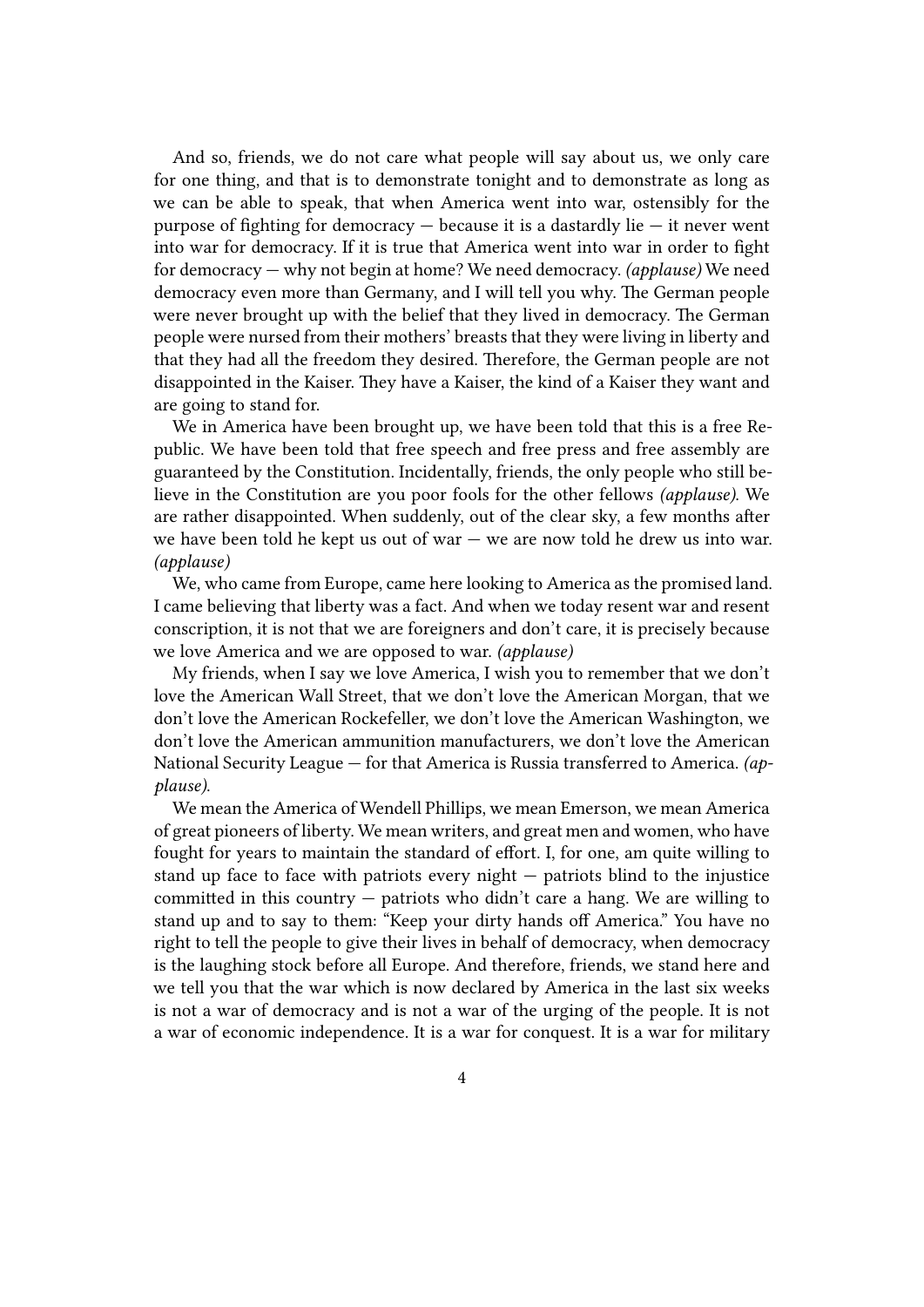power. It is a war for money. It is a war for the purpose of trampling under foot every vestige of liberty that you people have worked for, for the last forty or thirty or twenty-five years and, therefore, we refuse to support such a war — *(Hurray applause)*.

We are told, friends, that the people want war. If it is true that the American people want war, why not give the American people a chance to say whether they want war. Friends, we were told that the American people have a chance to say whether they want war through Congress and through the Senate. Congress is in the hands of those who pull the string. It is a jumping jack. *(applause)*

Friends, in Congress there are a few men in the Senate *(mentioning some names)* who wanted to keep America out of war. They have been hounded and persecuted and abused and insulted and degraded because they stood up for a principle. And so it was not true that the people of America have a chance to express its views. It was impossible, because each Congressman and each Senator is taken into a private room where spiritualistic mediums are being used, and they are mesmerized and massaged until every revolutionary fibre is out of them, and then they come out and do as they're told by the administration in Washington.

The same is true about conscription. What chance have you men, to say, if you men are to be conscripted. It took England eighteen months  $-$  a monarchy  $-$  to decide whether she shall have conscription. Up on the people born under a free sky — conscription has been imposed upon you. You cannot have democracy and have compulsory military training. You have become Russia. *(applause)*

Friends, I suggest that Wall Street and the military powers invite the Russian Czar to America — he belongs here, — and tell them how to deal with the revolution, with the anti-militarists — the Czar ought to know, he handled them. He used every method in his power in order to subdue all human beings. But he succeeded  $-1$ should say not. He is now sitting in his palace, that the revolution may go a little further. *(applause)* Americans evidently are working for the Czar. We already have the beginning of the Czar, who wants to employ all of the liberties of the American people.

Now, friends, do you suppose for one minute that this Government is big enough and strong enough and powerful enough to stop men who will not engage in the war because they don't want the war, because they don't believe in the war, because they are not going to fight a war for Mr. Morgan? What is the Government going to do with them? They're going to lock them  $up - You$  haven't prisons enough to lock up all the people. *(applause)*

We believe in violence and we will use violence. Remember, friends, that the very Government which worships at the altar of the Christian religion, that this very Government knows perfectly well, that they attempted to silence them. And so, if it is their intention to make us quiet, they may prepare the noose, they may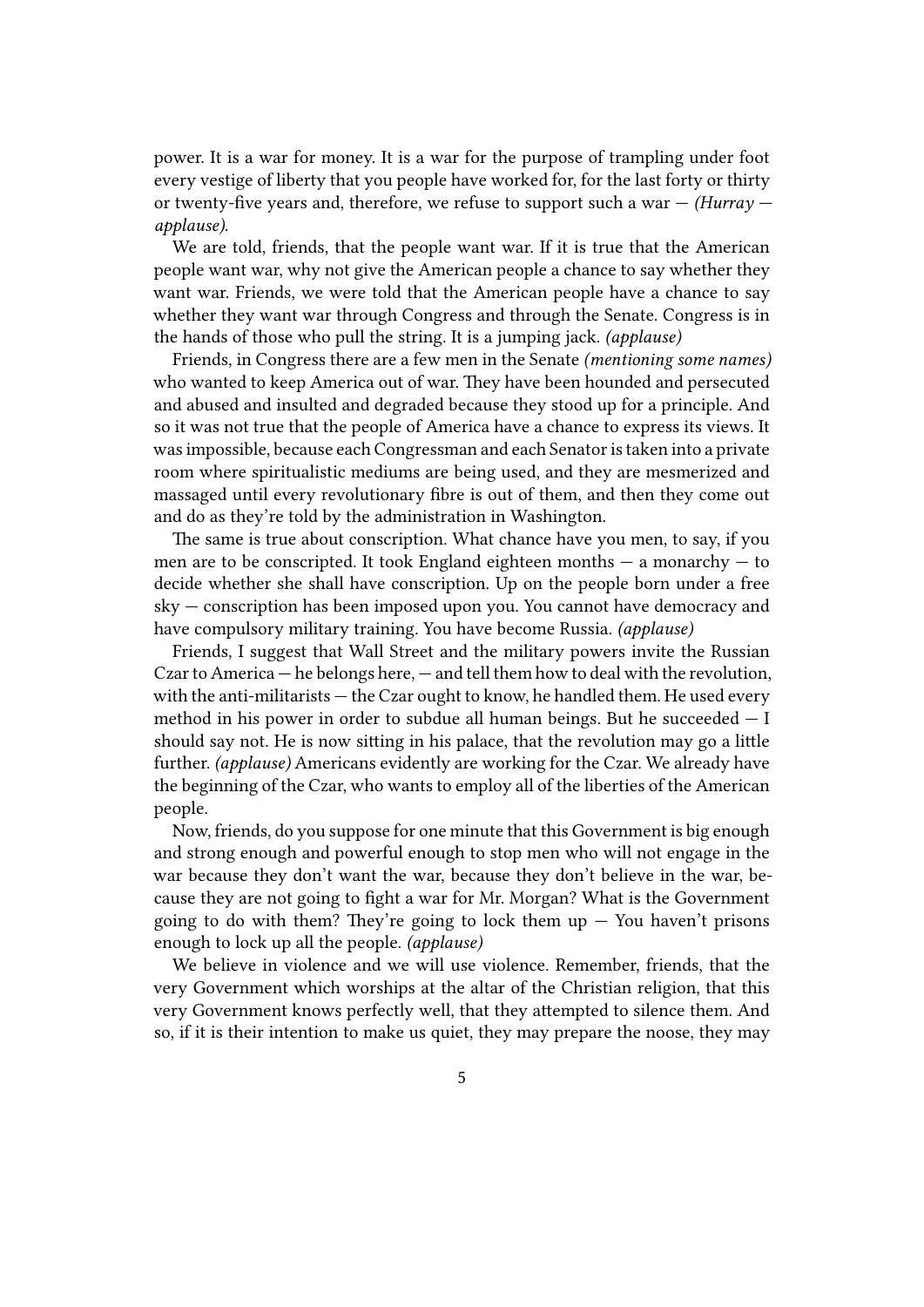prepare the gallows, they may build more prisons — for the spread of revolt and conscience. *(applause)*

How many people are going to refuse to conscript, and I say there are enough. I would count at least 50,000, and there are enough to be more, and they're not going to when only they're conscripted. They will not register. *(applause)*

I realize perfectly, that it is possible to gather up 50 and 100 and 500 people and what are you going to do if you have 500,000 people? It will not be such an easy job, and it will compel the Government to sit up and take notice and, therefore, we are going to support, with all the means at our support with money and publicity — we are going to support all the men who will refuse to register and who will refuse to fight. *(applause)*

We want you to fill out these slips and as you go out drop them into the baskets at the door. We want to know how many men and women of conscriptive age and they're going to take women and not soldiers. It is the same thing as if you fight in the war. Don't let them tell you that they will send you to the farm. Every stroke of what you do you are supporting the war, and the only reply that you can make against the war is that you are making men  $-$  that you are busy fighting your internal enemy, which is the capitalistic class. *(applause)*

I hope that this meeting is not going to be the first and last. As a matter of fact, we are planning something else.

Friends, listen, think of it. Not only are you going to be compelled — coerced — to wear the soldier's uniform, but on the day when you leave to be educated to the monster war, on the day when it will be decided that you shall be driven into the trenches and battlefield, on that day we are going to have a demonstration *(applause)*, but be careful whom *(applause)* — you might bury yourself and not the working class *(applause)*. We will have a demonstration of all the people who will not be conscripted and who will not register. We are going to have the largest demonstration this city has ever seen, and no power on earth will stop us.

I will say, in conclusion, that I, for one, am quite willing to take the consequences of every word I said and am going to say on the stand I am taking. I am not afraid of prison — I have been there often. It isn't quite so bad. I am not afraid of the authorities — I have dealt with them before — and rather, they have dealt with me, and am still living and stand here before you. I am not afraid of death. I would rather die the death of a lion than live the life of a dog. *(applause)*

For the cause of human liberty, for the cause of the working class, for the cause of men and women who live and till the soil — if I am to die for them, I could not wish a more glorious death ever in my wildest dreams. And so, patriots, and police, and gentlemen, who represent wealth and power, help yourself — you cannot stop the revolutionary spirit. It may take as long as one year or two. You cannot do it, because the spirit of revolution has a marvelous power of liberty. It can break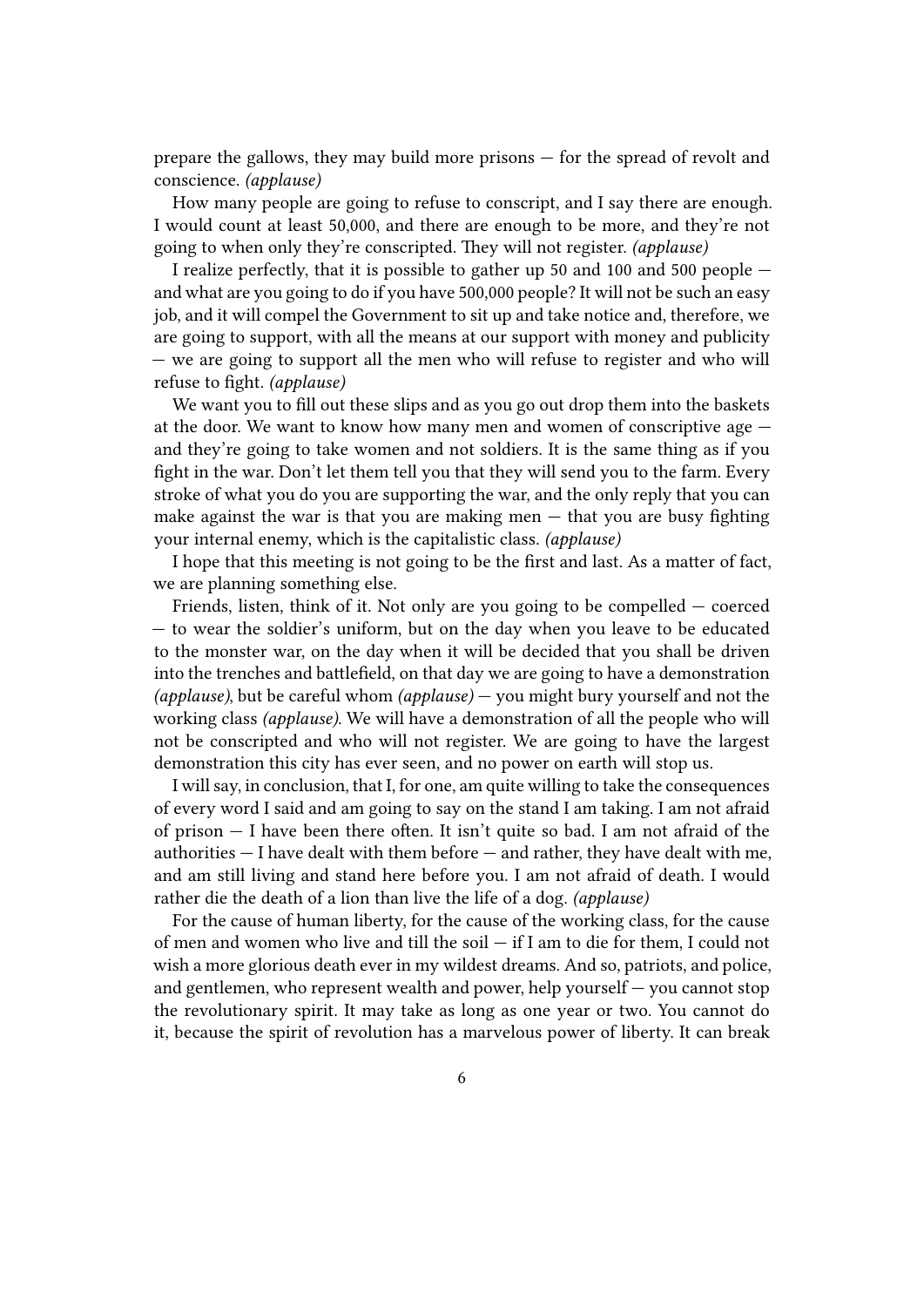through bars — it can go through safely. It can come out stronger and braver. If there is any man in this hall that despairs — let's look across Russia — let's look across. *(applause)* Als — who was tortured by the Russian soldiers, who never believed that she would see Russia and see her people alive, and yet see the wonderful thing that revolution has done. It has thrown the Czar and his clique and his ever staunch henchmen into prison. It has opened Siberia and all the dungeons, and the men and women are going to be free. They are not going to be free according to American democracy. *(applause)*

Friends, I insist it is a good place for them in Russia. Let's go back home tomorrow. So, friends, don't be afraid. Take this marvelous meeting, take this wonderful spirit, and remember that you are not alone — that tonight, in every city, in every hamlet and in every village and town, there are hearts beating that they don't want war, that they don't want conscription — that they are not going to be conscripted.

The ruling classes fight a losing game. The Wall Street men are fighting a losing game. They represented the past and we represent the future. *(applause)*

The future belongs to the young men, who are barely of age and barely realizing their freedom. The future belongs to the young girls and young boys. They must be free from militarism. They must be free from the military yoke. If you want war, help yourself. Fight your own battle. We are not going to fight it for you. *(applause)*

So, friends, it is our decision tonight. We are going to fight for you, we are going to assist you and co-operate with you, and have the grandest demonstration this country has ever seen against militarism and war. What's your answer? Your answer to war must be a general strike, and then the governing class will have something on its hands.

So, friends, before I close, I want to make an appeal to you. I want to make you know that this meeting sprang simultaneously from a group of people. It cost money and therefore I ask you to contribute as much as you can. I wish to say that Mother Earth is opening pledges with \$50. I hope that those who can do so will do so. We want to have money, we want to have more literature, we want to have a demonstration, and we want to prove that with little money, no public support, with no militia, with no soldiers, we can support the point of real freedom and liberty and brotherhood.

*(Finished speaking about 10:15 P.M.)*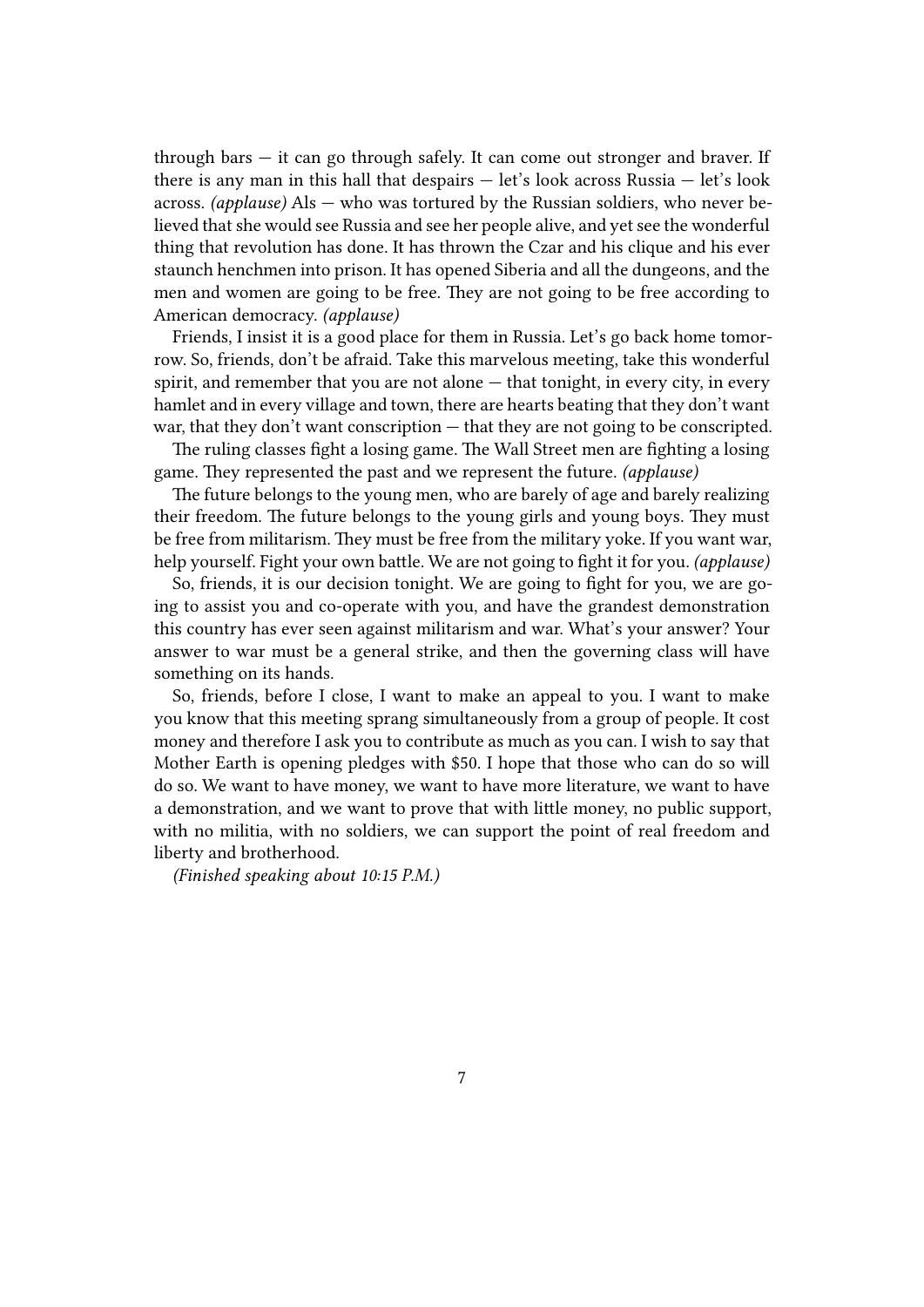### <span id="page-7-0"></span>**Meeting of No-Conscription League (Hunts Point Palace, 8 P.M. New York, June 4, 1917)**

Transcript by public shorthand reporter Charles Pickler, employed by the Stenographic Service Company of New York City, contracted by the No-Conscription League. Copy of original transcript housed at the Tamiment Library, New York University. Permission to reproduce or quote in any form must be obtained from the Tamiment Library.

The transcript was seized by government authorities from the headquarters of the No-Conscription League on June 15, 1917, the day that Emma Goldman and Alexander Berkman were arrested. Berkman's and Goldman's speeches at this event were introduced as Government's Exhibit 33 in the June-July 1917 anticonscription trial of Berkman and Goldman. For transcript of court examination of Charles Pickler see "Goldman & Berkman v. United States: Transcript of Record, 1917 Sept. 25," pp. 163–67, 219–23 (*Emma Goldman Papers* microfilm, reel 59).

\* \* \*

#### LEONARD D. ABBOTT, ESQ., (CHAIRMAN)

THE CHAIRMAN: My friends, I ask you to keep control of yourselves. If any party or parties try to make trouble, ignore them. We are here tonight to assert the power of an idea against the power of physical force. We are here tonight to assert the power of freedom as against the power of authority.

All through history free ideas have had to fight for their right to exist, and men and women have had to go to prison, and in some cases to lay down their lives, in order that freedom might go forward. We are fighting the latest engagement in this eternal war for freedom, in this hall tonight. We say to militarists who are trying to force Americans into the ranks of Militarists throughout the world, into the ranks of the same militarists that have made of Europe a shambles, and that are still slaughtering men and women and children there, we say to them, "Beware, you can go so far, but no further." We say to them, "Go to Europe to fight the Germans, if you want to, but don't try to drag us with you when we are unwilling to go." *(Applause.)* We say to the militarists, "We are not interfering with you, but you are interfering with us, and if you try to take us by force we shall resist." *(Great Applause.)*

We hear a great deal about Anarchism in the present fight against Conscription. If Anarchists are prominent in this fight, it is because they have the courage of their convictions and are not afraid to express their convictions. Anarchists show their convictions and show their convictions in war times as well as in times of peace. They recognize that war is the very test of anti-militarist sincerity. It separates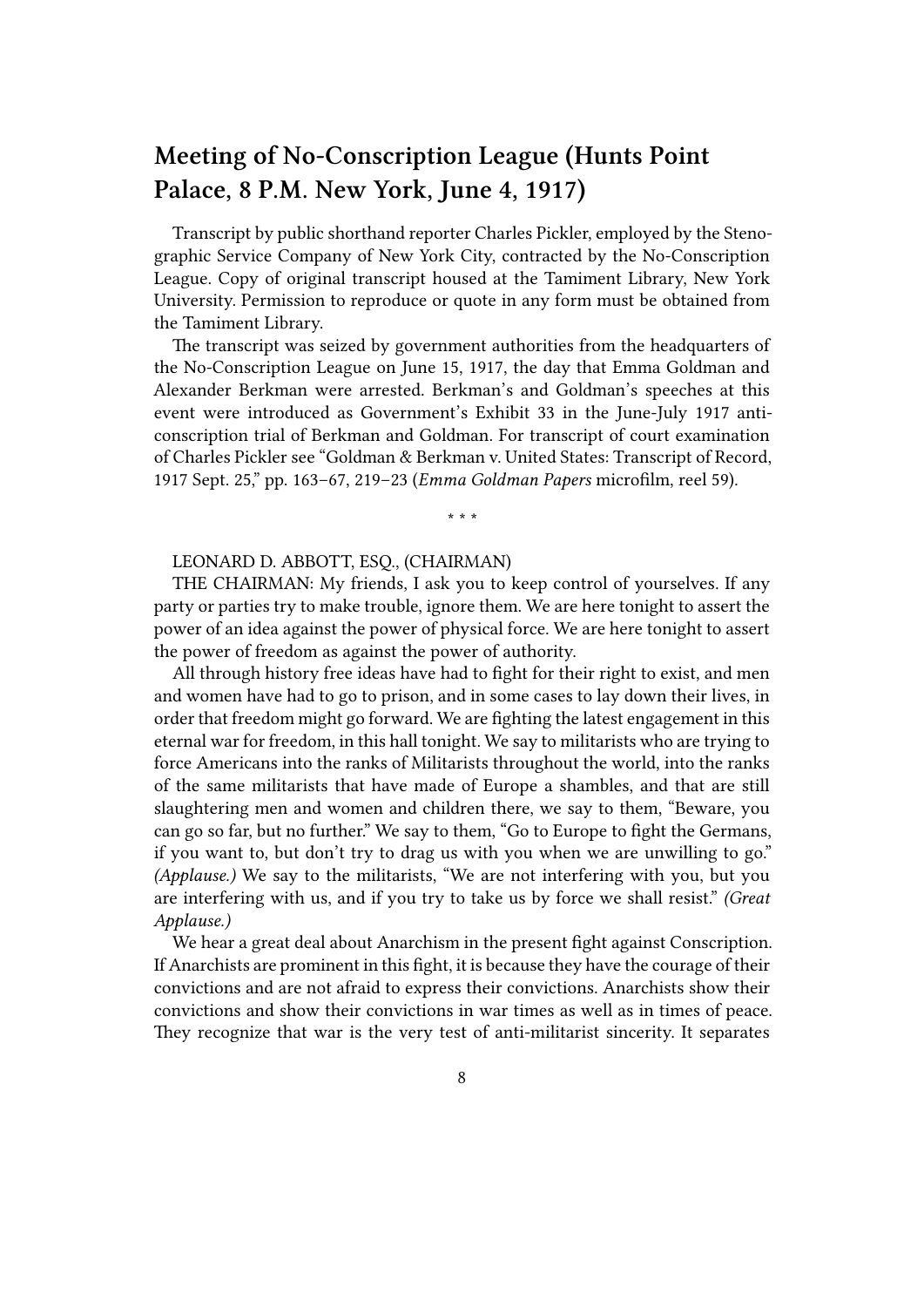those who are sincere from those who are insincere. The man who declares himself an anti-militarist in times of peace and then abandons his convictions in times of war and danger is not an anti-militarist, he is a weakling. And the paradox of the present situation is that Anarchists, although they do not claim to be patriots, are upholdi ng American principles. Conscription is un-American, is immoral, and as many people believe unconstitutional.

There is a provision in our Constitution forbidding involuntary service. If conscription does not mean involuntary servitude, then I don't know the meaning of these two words.

A year ago, our American Nation was unwilling to commit itself to the principle of Conscription and Conscription was at least a debatable question; now the authorities talk of inflicting the death penalty on those who oppose Conscription, in spite of the fact that the opponents of Conscription today take the same view that the overwhelming majority of the American people have taken before. A few months ago President Wilson said he had been unable to find out what the war is about. He intimated that it did not concern us in America. He said a few days ago before the Red Cross in Washington that we had no special grievance against Germany. Two years ago the President was too proud to fight the Germans; now it seems the Germans are too proud to fight us  $-$  at least they have not made a formal declaration of war against America. Then, why in the name of humanity and common sense drag America into this war, or turn this country into an armed camp? Why follow the mistaken roads that all European countries have followed and pile up armament upon armament? Why send the flower of our young men to the trenches? Why don't the old men go? We can spare them better than our young men. This is not our war. This is not a war in which social revolutionaries can have any real interest. The war has been a mistake, it seems to me, almost without exception. The Russian Revolution is the only good thing, the only decent thing that has come out of it. *(Tremendous Applause.)*

Do not forget that the present Conscription Law is only the thin edge of the wedge; don't forget that it is merely the beginning of the large opening that will bring the military monster into our homes, and as it grows stronger it will become more greedy, and the love for conquest will take possession of it, and the next thing that we will be required to do will be to conquer Mexico. That is the natural progress of militarism. If you believe in this war, go ahead, but don't force us. We have as much right to our principles as the militarists have to theirs.

I honor that great American Henry D. Thoreau, who wrote of the duty of Civil disobedience, and we are following him and his doctrines. We believe the time will come when the highest conscience of humanity will be shown in civil disobedience to unrighteous requirements of the powerful few.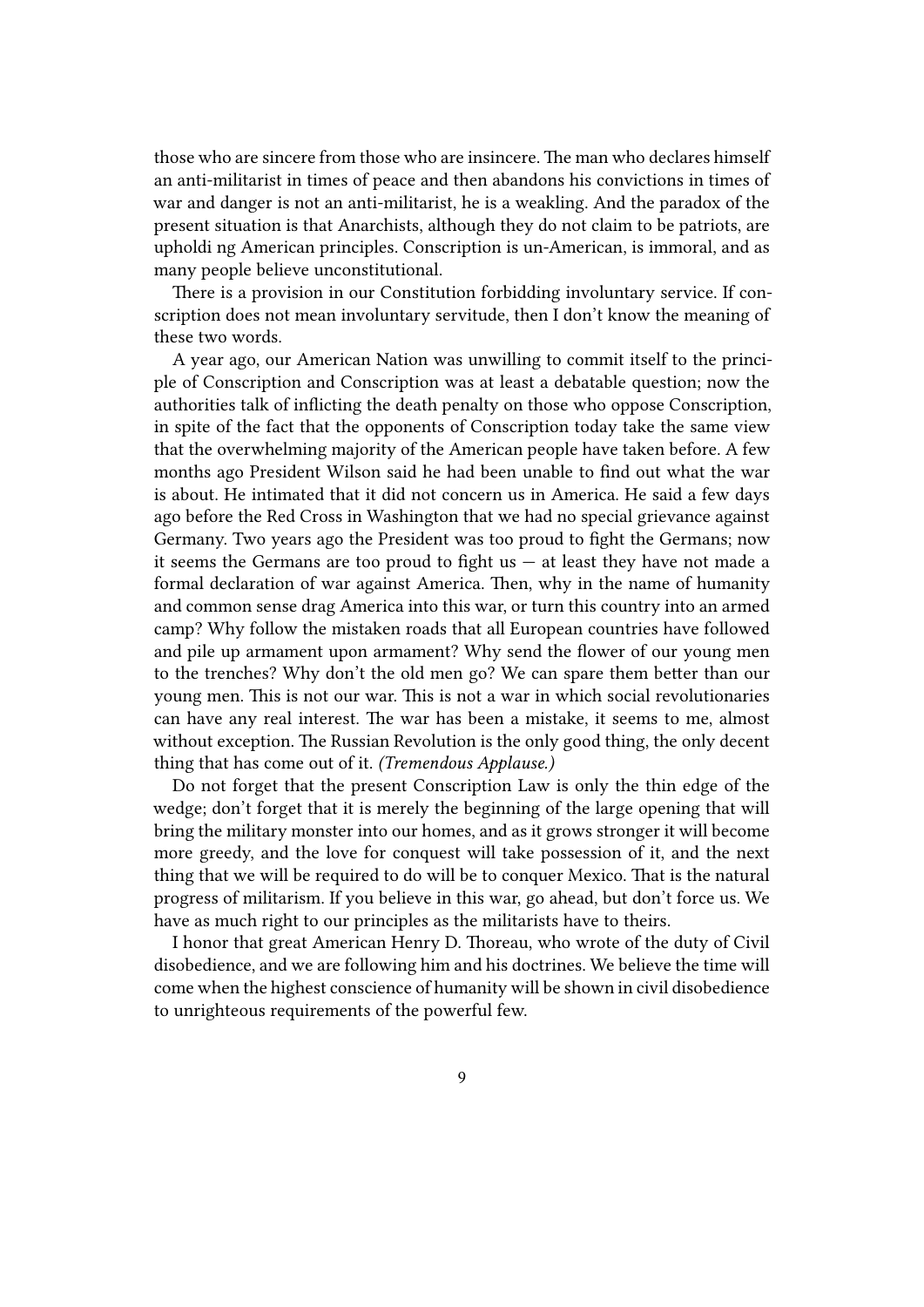Militarists talk of giving patriotic service to the nation. But there are two kinds of service, and there are two kinds of nations. Which nation do they mean? There is a nation composed of exploiters, capitalists and the militarists. And there is a nation of exploited working men, of persecuted labor bodies. The first, the capitalists, we regard as our enemies. To the second class, the workers, the labor leaders, we pledge our deathless loyalty. We join hands with our comrades throughout the world. One of the inspiring circumstances of the times is the formation in England and elsewhere of workingmen's councils, such as there were formed during the Russian Revolution, the sole object of which is to work for the people's peace.

We say that we are men without a country, but in saying that we assert kinship with all in all countries. Yes, my friends, as our young Anarchist, Louis Kramer, said a few days ago, "We are citizens of the world, and we are the true patriots and the true lovers of all the people, and we do object to militarism and enforced servitude." I say to you, my friends, that a country must have a guilty conscience, when it arrests young men on no other grounds than giving out hand bills for this meeting, and fixing their bail at \$7,000.00. A country must have a guilty conscience when it arrests young college boys and girls, when their only crime is that they are sincerely against militarism. *(Applause.)* I say to you that a country must have a guilty conscience when men and women are arrested on flimsy or no charges, when meetings are broken up on flimsy pretexts or without any pretext, when radical papers are suppressed and when radical headquarters in many cities are raided. If these are the first fruits of milita rism, what will be the complete harvest?

I don't know how many young men will refuse to register and be conscripted tomorrow, but I do know that the young man who shakes off the bloody paw of militarism when it is laid on his shoulder, who refuses to be shipped to the trenches of Europe, I do know that young man is doing something that is of unquestionable value, not only to himself but to all humanity and to all posterity. *(Applause)* The young man who out of a keen sincerity and idealism refuses to take arms in a cause which he does not belie ve is stronger than any or all the governments that ever existed. *(Tremendous applause)* Down with militarism. And down with the state that cannot maintain itself except by forced service. *(Tremendous Applause)*

We have a number of speakers here tonight, some of them young men of conscriptable age, and some few others. Some of them are beyond the conscriptable age, and are not themselves liable, but who fight in this issue just as if they were liable themselves. The first speaker is a young man of conscriptable age, the headmaster of a modern school at Stony Ford, New York. I take pleasure in introducing Mr. Robert H. Hutchinson, but before I close I want to say that Anarchists are not afraid to go on the firing line. That is not the reason. The reason is our underlying principle, the very foundation of our belief, that this is wrong. We are against it now and we always will be. *(Applause)*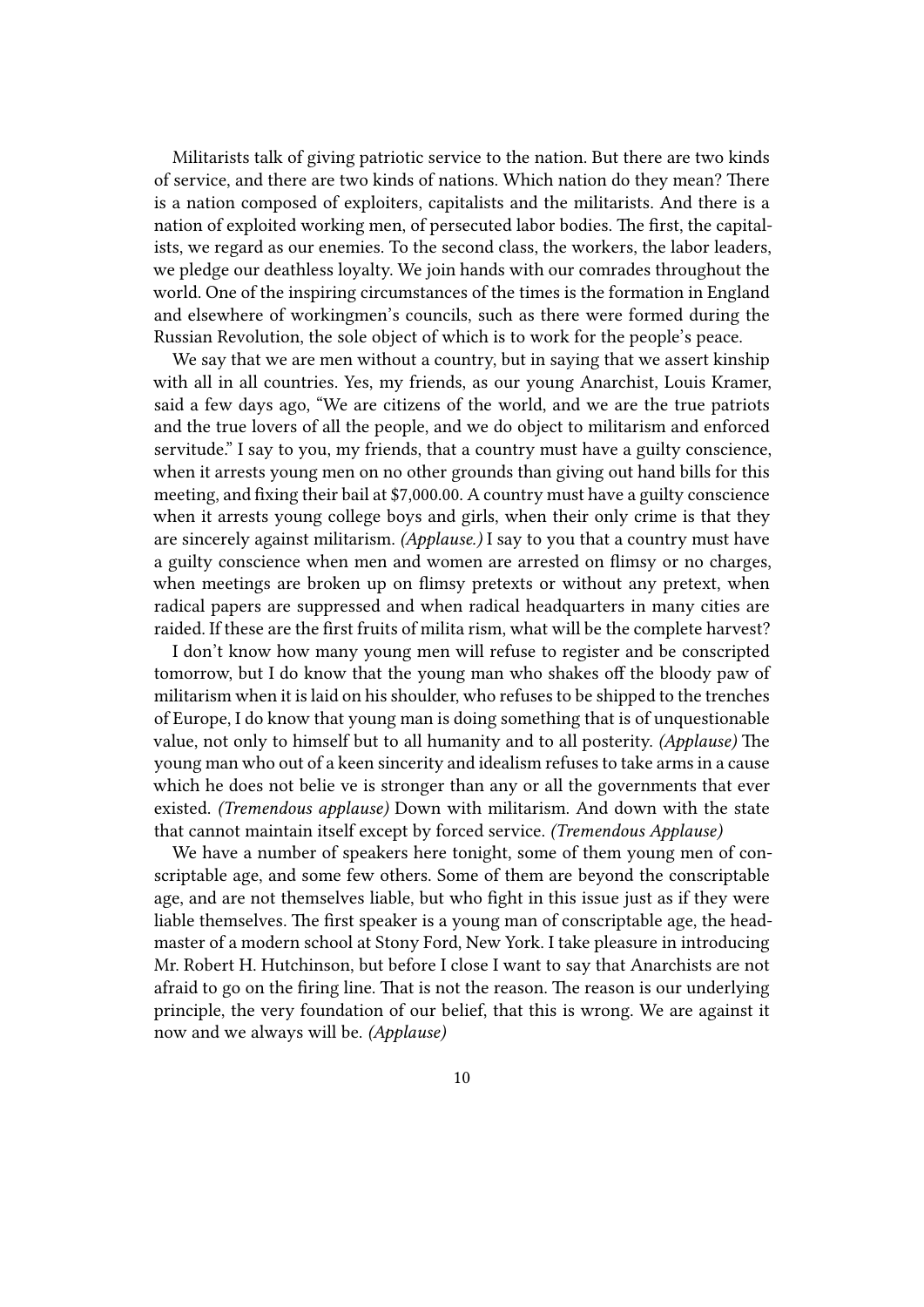MR. ROBERT H. HUTCHINSON: My friends, if we go into this war to beat the German armies we may be successful, but we are liable to be conquered ourselves by a much more insidious power than armies. Let me recall to your minds how it was that the Roman Empire in the second century B.C. conquered the little country of Greece. The army of that little country went down to destruction against the Roman fighting machine, but in the end it was the Greek Civilization that conquered the Romans. The Romans took over the Greek Government; Roman writers imitated Greek literature; Romans imitated Greek architecture. But when Rome had run her course and the barbarians from the North came down and made themselves possessor of what was left of the Roman Empire it was Roman civilization that reconquered the barbarians. Now, is history repeating itself? Is it possible that the United States will go into this war against Germany and beat the Germans by arms, and in the end be conquered by Germany? When I say Germany I do not mean the mass of people within the confines of the German Empire I mean the type of civilization which the ruling classes there have worked out. I mean Kultur. What does "Kultur" mean. There are two sides to it. On the one hand there is the idea of a kind of state socialism in which the State enters into every phase of human life for the purpose of eliminating waste and making the people act more as a single unit. This can best be translated by our word efficiency. The other idea involved in the conception of kultur is that of absolute, unquestioned obedience to authority. In one sense Kultur means a system, an efficiency, which the ruling classes of Germany have worked out for the increase of their own power. That is not the kind of kultur we wa nt here in America. What difference is there between what we hear nowadays around such places as this, what difference is there between our modern Americanism and this kultur? What difference is there between German efficiency and American efficiency?

What difference is there between the Subordination of individual liberty, whether it is in Germany or the United States? If we here really believe in freedom and democracy, if we really hold that the rights of the individual are important, let us not fight against a German organization, but let us fight against this kultur, both this side of the Atlantic and the other side of the Atlantic, everywhere. Let us stir up the people to fight for real freedom that democracy means, let us stir them up to fight for more than the mere word; let us stir them up to fight so that freedom and democracy be made facts and maintain as facts, not merely words. *(Applause)* Let us not be fooled, and let us not permit others to be fooled. We are not in danger of the German Armies; we are in danger of this kultur. It has conquered England and France, and it has now taken possession of America, in a way. It is a great invasion of individual rights. We don't want guns and bullets; we want propaganda and education. We don't want poisonous gases, we want fresh air. And neither do we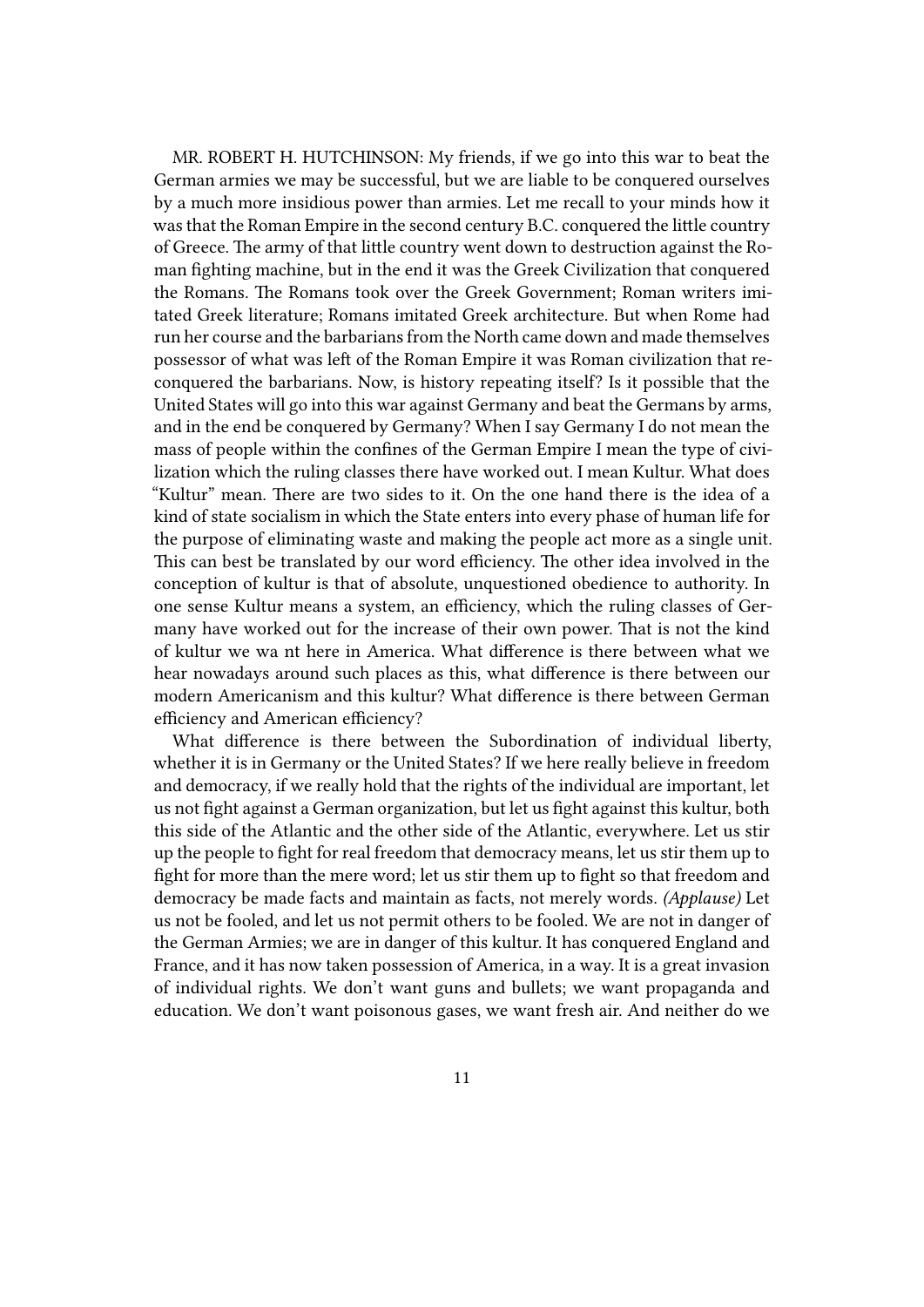want that word Liberty to remain a word; we want it to become a fact. *(Tremendous applause)*

Therefore I ask you to join me in demanding that this Conscription Law be repealed, *(Applause)* or at least that some kind of an amendment will be made to it that those who are conscientiously really against war of any kind will be allowed to follow out their principles unmolested and in freedom. *(Applause)*

THE CHAIRMAN: The next speaker will be a young mother, Mrs. Ballantine.

MRS. BALLANTINE: My friends, it is comparatively easy for me to come here and speak to you because I have a son who is only fifteen months old. When I think of mothers here whose sons have to be sent to these bloody battles, with which they have no sympathy, it just horrifies me. I don't see how they do it. To me the whole subject of motherhood has become so terrible, that I cannot think of my little son with equanimity. He is a perfect physical specimen, and when I think I may bring him up to perfe ct manhood to be taken away without his consent or mine I think I have committed a crime against humanity. They say that this is going to be the last war, to placate people whom they know are opposed to them. There is a book which has just come out, written by some French poillou, the French word for soldier, in which he describes the conditions at the front, and the conditions that meet the soldiers there in the trenches. He describes the way they live, in water up to their waists, cold and freezing weather, the consequence of diseases, and the vermin with which they are covered. Have I to give my son for that? I would rather he die. And I say to women, "Don't breed. Don't have any more children if that is what you are bringing them up for." *(Applause)*

That is not what we give life for. Life should be a beautiful thing, a thing to develop and flower, instead of a thing to be a mass of wounds and sores and horrors, left on some battlefield. I make my protest as a mother, and as an individual to mothers — don't, don't, don't, don't give your children. *(Applause)*

THE CHAIRMAN: The next speaker is a young man of Conscriptable age, Peter Kane, Jr.

MR. PETER KANE, JR.: My friends, you will have the police soon. My friends, great sacrifices have been made this evening to get you here. I would like to tell you a great many things, but America does not permit me. *(Applause)*

A VOICE FROM THE GALLERY: You had better go back to Russia.

MR. KANE: I am going back there if you don't go with me, soon. My friends, two noble boys were arrested at Madison Square Garden getting you here this evening, and I beg to say in spite of that there is a standing army on the outside, with their protest, telling President Wilson how much they love Conscription. *(Applause and Cheers)*

I am a free born American Citizen and it is my duty to preserve those institutions of democracy that mean liberty of principle of conscience, *(Applause and*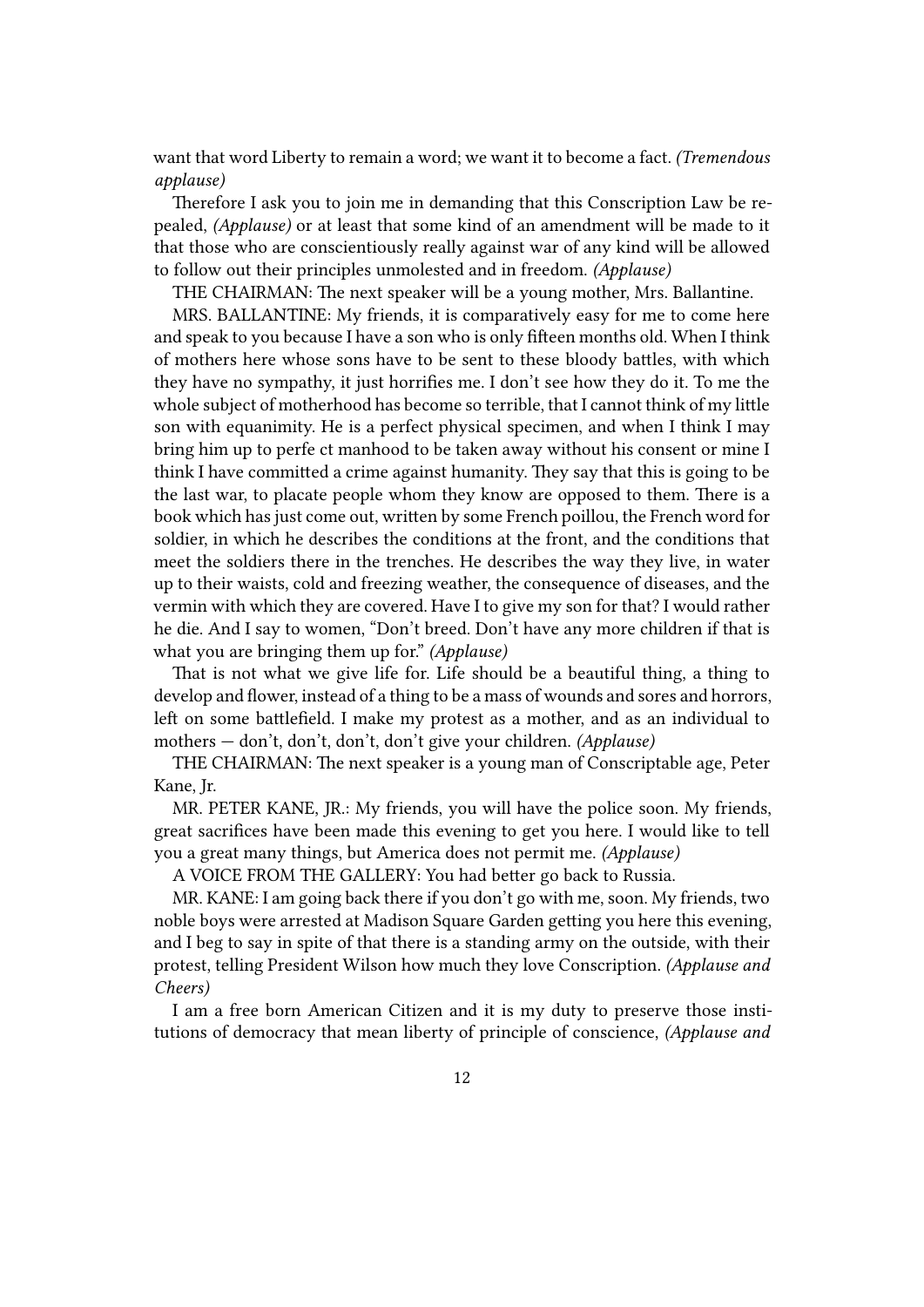*Cheers)*, and I am willing also to give my insignificant life to preserve those institutions that the forefathers of America fought for. If our dear country is fighting a war for democracy my dear brethren, we should have this democracy at home first. *(Applause and Cheers)* Any attempt to violate the laws of true democracy should be crushed by the will of the people who love democracy *(Applause)*, and tomorrow on June  $5<sup>th</sup>$  you will have your opportunity to crush those laws that destroy democracy, and I for one, my friends, will side with your dear patriot, Patrick Henry. As for me, gentlemen, give me liberty or give me death. *(Many hurrahs and great applause)*

A VOICE FROM THE GALLERY: Three cheers for the Stars and Stripes. *(Applause)*

MR. KANE: If that individual who made our dear Star Spangled Banner could see us today, she would say, why did I ever say Liberty? I may be brought to task for saying these things, my friends, but don't fear that, for I am a Democratic American Citizen, who has the belief, at least, that I have the right to speak what I think. I cannot allow any law to interfere with the freedom of my conscience, and I am not going to allow any sect to provide any law under a democracy that stands for a representative Government to drive me to the slaughter of my fellow man. I refuse to become a murderer under any pretense whatsoever. *(Applause)* Laws exist only by the belief of a people in their necessity for the achievement of the Liberty of Justice and Righteousness. We believe that any law odious to democracy, endangering the preservation of freedom of thought and conscience, is tyrannical and fit for autocracies only. We liberty-loving American citizens want this body governed by militarism crushed and we cannot and will not tolerate any attempt to Prussianize America under any pretense whatsoever. *(Applause and something, evidently an electric bulb, thrown from the gallery and striking at the feet of the speaker.)*

MR. KANE: Will the law and order committee provide that I speak safely? *(Laughter)* We, the people, make governments and are the final judges as to what shall be enacted as laws. Our representatives voted for war, it is true, but we, the people of America, know the horrors of war, and we did not and do not want war. Indeed, our representatives did not represent us. We therefore repudiate a declaration of war until the American people, the masses, the workers, who do the fighting and pay the taxes for a war are given the right that true democracy guarantees, the right to decide by a referendum whether or not they want war. *(Great Applause and hurrahs.)* Taking advantage of the Government machinery that can be manipulated to suit those people who our representatives seem to be considering more than the people, a law was railroaded through Congress in some manner declaring a war that the people do not want to. And I say here to you now, my brothers, that I, for one, will not uphold any law that does not come within the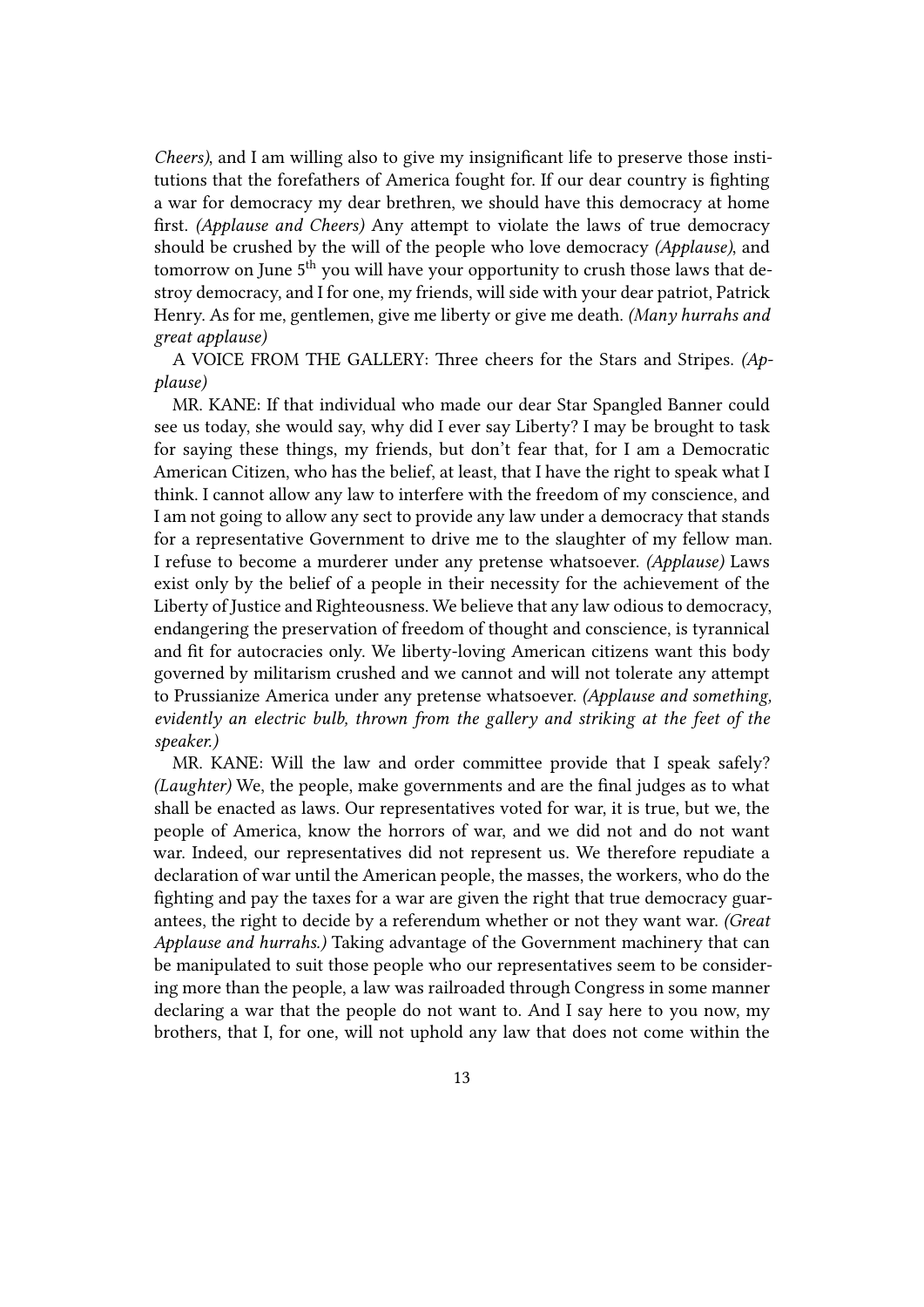written Constitution of the United States of America. I will take no steps and leave it to the conscience of every man who wants democracy, who understands what this country fought for to get democracy, not to uphold that law. *(Applause)* It is in your power. Do it.

THE CHAIRMAN: The next speaker is not only a mother, but a grandmother. I ask Mother Yuster to step forward. Mother Yuster is a Rumanian and asked me to translate some of this to the audience.

*(A lady stepped forward and stood by the Chairman while he proceeded.)*

THE CHAIRMAN: I am now speaking for her. I come here tonight with my heart full of sorrow. I want to say these few words to the audience; as my vocabulary is limited in English and my voice is weak. We mothers have not given our lives to bring up strong, healthy fellows to make of them murderers and slaughterers of their fellow men. *(Applause)* We thought we brought our sons into a civilized world where they could be used for members of society and make the world better and not worse. I know that I voice the feeling of plenty of other members when I voice my feelings, that we will never allow our sons to be conscripted. We have put our lives in danger by giving birth to them; we are willing to give our lives to save them. Let those go who want the war; no one stops them. Mothers wake up. Realize what this means. Don't allow your sons to go to the war. *(Applause)*

THE CHAIRMAN: The next speaker is one you all know, a life long fighter, not only against militarism, but against everything that crushes the human spirit, a man who went to prison for fourteen years in the fight for liberty. I present to you Alexander Berkman. *(Great Cheers.)*

ALEXANDER BERKMAN: Comrades, friends and enemies *(Great Applause)* and everyone who believes in freedom of thought and liberty. We had a demonstration here a moment ago as to who believes in free speech. The militarists, the false patriots and the others have mass meetings tonight. They have mass meetings this evening. They have meetings tomorrow. We did not send our men to disturb their meetings. *(Great applause and hurrahs.)* Who believes in liberty? Do we believe in liberty or do they? We say to you, and I mean all of you, I mean these detectives, these Federal men, soldiers and sailors, we say to all of you, if you want war, go ahead. We believe in liberty, but you can go ahead. *(Applause and cheers.)* But we say further to you, if you believe in liberty, if you pretend to fight for liberty and democracy how can you force us to do what we don't want to do? *(Great applause and cheering.)* I see a few, or rather quite a number of young men in uniform in this audience, and I want to know when they loo k into their own consciences if they do not think that I am not making a florid speech, but that I am talking common sense. That should appeal to you, if you really have a sense of justice.

America says we are going to fight Germany. Why? They say we are going to fight Germany because we want to give them liberty and democracy. If you believe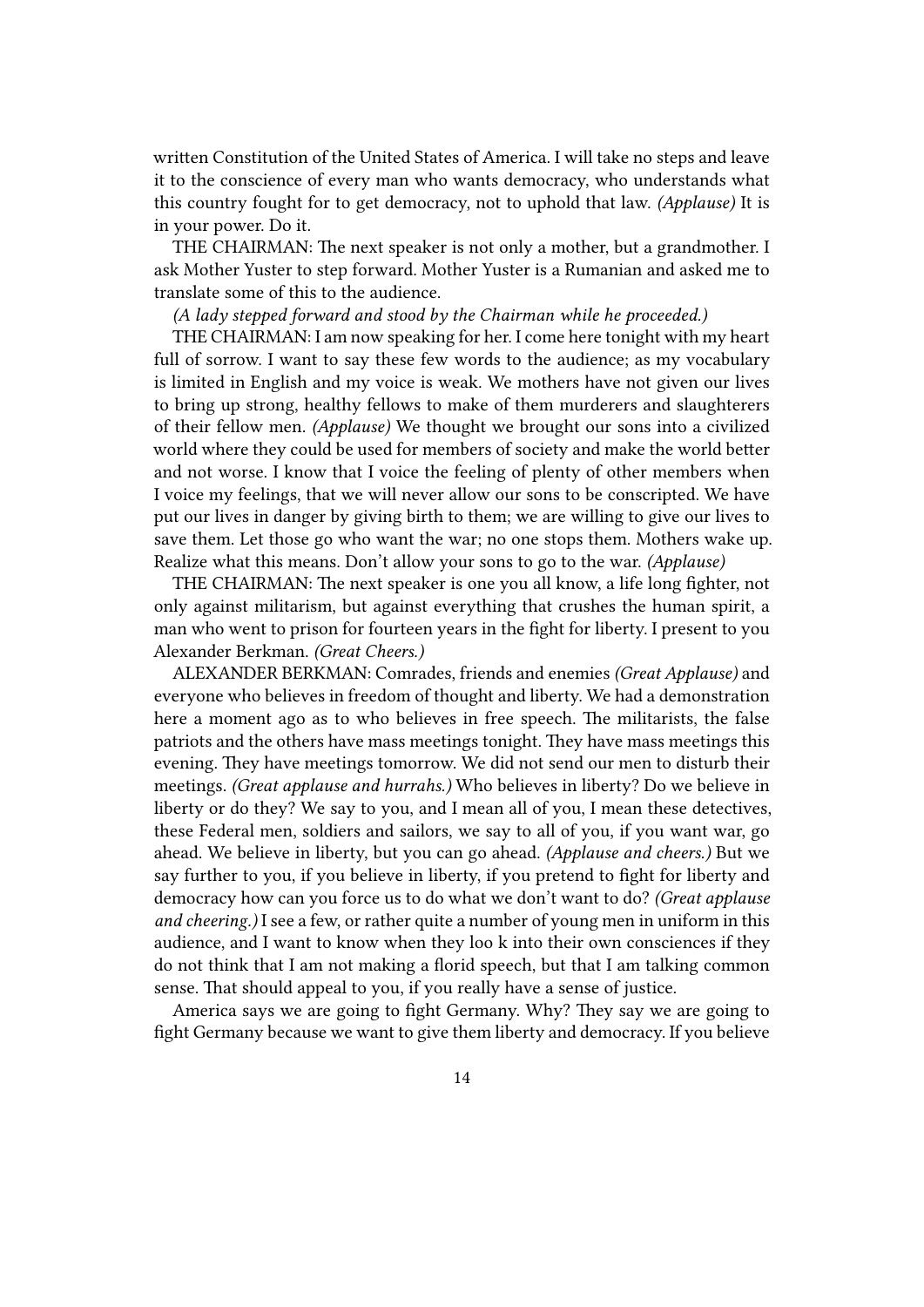that you can give a people liberty and democracy from the outside, if you believe you can give a people or a nation liberty at the end of a bayonet or with bullets, go ahead. We don't object. We shall not interfere. But if you are so generous with liberty as to carry it to Germany across the sea, why don't you retain liberty right here in this countr y. *(Applause.)*

A VOICE: Are you a citizen?

A. BERKMAN: I have the floor just now. If you want the floor later, we believe in free speech and will give it to you. There is no greater boon in the world than liberty. There is nothing greater in the whole universe than freedom of conscience, freedom of opinion and freedom of action, in short liberty. But it is we who are fighting for liberty, and no one else, not those who oppose us. We have been fighting for liberty for many years, and even for the liberty of those who oppose us. *(Great Applause.)*

A VOICE: You know what Rabbi Wise said?

OTHER VOICES: Shut up, shut up. *(There were many boos and great confusion. Some one threw something at the speaker.)*

A. BERKMAN: I want this man to speak out what is in his heart. That is all right. I say this is a solemn moment. Men and women and soldiers and others, do not make light of this. You are the sons of mothers, even if you are in uniform. You want to go to the front. All right. But consider what you are doing and consider whether you have the right to suppress those who do not believe as you do. Consider well, especially if you pretend to fight under the banner of free speech and liberty. Consider that. Tak e that home with you to your barracks. Think it over. You have never heard patriots talk to us like that. We talk to you like that. We don't throw glasses or bricks at you. We say to you consider, look into your own hearts and do what you think is right. But you can't think it is right to suppress the other fellow because he thinks differently. You can't believe it in your own hearts or you would have less to say in opposition to us, and you would be less, much less than human. We are here to say what we believe, just the same as you are in a hundred and one halls all over the City, in thousands of halls all over the country today to say what you believe. That means liberty of speech, and for liberty I am the first to fight. *(Great applause.)*

This is a most serious moment. Let me tell you, if you know what is happening in the country today, that you know that this is one of the most tragic moments in the life of this country. Don't make light of it, because it is the most terrible and tragic moment in the life of the country. Conscription in a free country means the cemetery of liberty, and if conscription is the cemetery then registration is the undertaker. *(Great applause and cheers and boos, and something thrown at the speaker that looked like a lemon.)*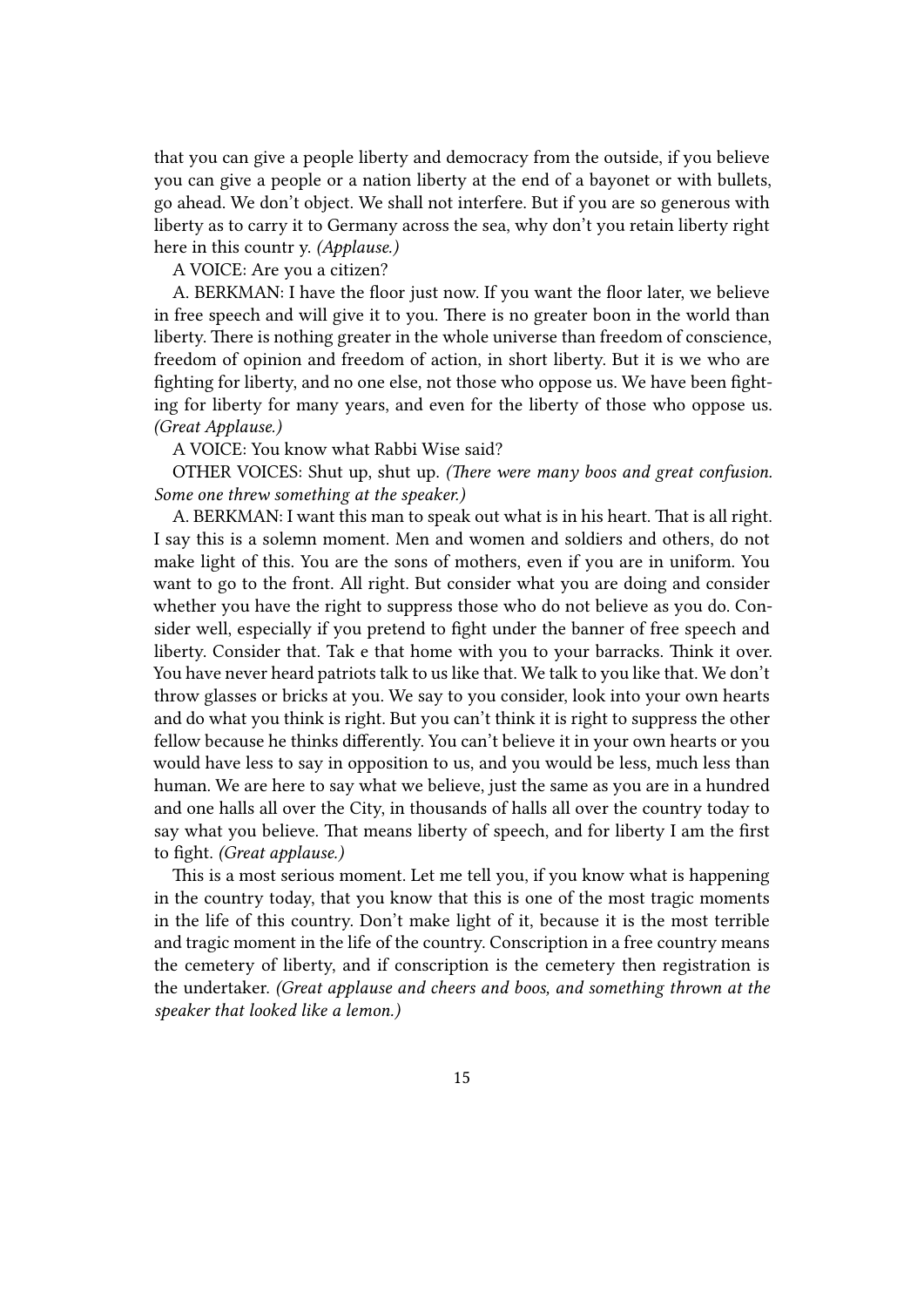All right, I am talking now; you can talk later. *(Some one in the gallery threw something at the speaker and said something the stenographer could not understand.)* Those who want to register should certainly register, but those who know what liberty means, and I am sure there are thousands in this country, they will not register. *(Many hurrahs and great applause.)* There have been many black days, many black Fridays, and black Sundays in the history of this country. Black days for labor when those who feed you were shot down on the streets because they were for better conditions of living. There have been many black days for labor. But there is going to be a blacker day, not a black Friday, but a black Tuesday. *(Great applause)* And I believe that those who realize the full significance of forcing a supposedly free country into an armed camp, those who realize that should put on mourning tomorrow. They should mourn the loss of the country's liberty. It is not a day for rejoicing. You rejoice over something that brings you happiness, joy, freedom. But something that means your further enslavement, something that means the coercion of you to do things against your conscience, against your nature, against the dictates of everything that is fine in you  $-$  things like that should be mourned and wept over, and not made a holiday of. It is a tragic moment to me, because I love the American people more than those who want to enslave them towards the profit of Morgan and others. *(Applause)* Neither the soldiers of this country nor the workers have any enemies across the ocean. The soldiers and the workers and all those who really have to work mentally or physically, for their bread and butter, they have no enemies there. They have an enemy right here in this country; *(Applause)* they have an enemy that makes money, millions and billions of it, out of your blood, out of small children and widows, by putting them in sweat shops, by working them all hours, *(Great Applause) (Some one in the gallery threw something at the speaker which broke the glass on the table in front of him and the rest of the remarks to finish the sentence were not heard.)* Those are the enemies we have.

A VOICE: You are the enemy.

A. BERKMAN: I have no more love for these exploiting American enemies than I have for the German Kaiser. *(Some one in the gallery shouted, "go back to Europe where you belong. You are not an American citizen anyhow." Also some one threw something that broke one of the electric globes in the footlight row.)*

A. BERKMAN: No, no, gracia. Hence, consider a certain country across the ocean. Look at Russia. There are workers and soldiers that know what they are about. *(Great applause and confusion. Many voices from the gallery.)* You believe in free speech, go and fight for your country. They are soldiers the same as we have in this country. They are workers the same as we have in this country. And let me tell you they know that eight hours is a working day there. *(There was considerable confusion in the gallery, and evidently a struggle of some sort went on up there.)*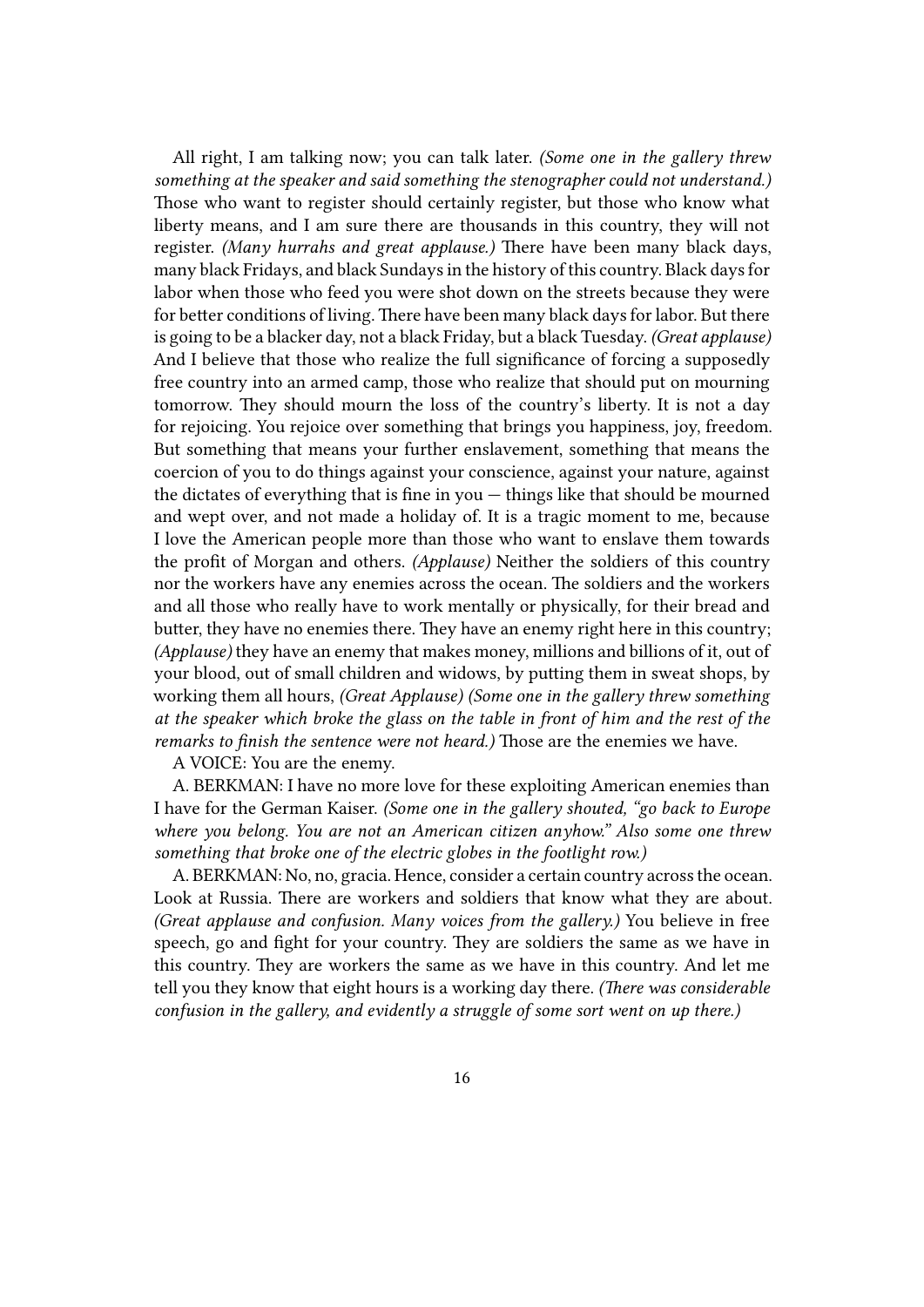No argument there *(Referring to the gallery.)* Sit down. Everybody keep their seats. *(There was great confusion, people standing up around the hall.)* Keep your seats. We know there are men here to break up this meeting.

EMMA GOLDMAN: One moment. There are United States soldiers here who are on duty. Soldiers — now, no argument there.

MR. KANE: Listen to an American citizen.

*(Meanwhile there was great confusion throughout the hall.)*

A. BERKMAN: I don't believe these soldiers are real Americans. My friends, do you know what is happening in Russia today? Do you know that eight hours work is what the workers want in every country? Do you know what is good for the workers? Do you know what the soldiers of Russia are helping the workers in that country to do? Do you know that after all the cause of the soldiers and workers is the same everywhere. *(Great excitement, Emma Goldman takes the platform.)*

MISS EMMA GOLDMAN: Please be quiet; please be quiet. *(Great applause and cheers.)* Friends and fellow workers. Friends, don't you know that the soldiers came here to disturb the meeting? *(Many voices yes, yes.)* I ask you all to keep quiet, no matter what the soldiers do. I demand of you to keep absolutely quiet. Let them disturb the meeting. We are not going to disturb the meeting. *(Applause)* Friends, workers, soldiers, detectives and police. *(Laughter and hisses and applause)* I am going to speak to you all. I am surprised that the police here don't stop the soldiers from breaking the lights. *(Hurrahs and applause. Throughout Emma Goldman's remarks she was so frequently interrupted by applause that reference will not be made to the times.)* Friends, please don't applaud, time is too precious. If the police don't stop the soldiers from breaking the law is it because the police are afraid of th e soldiers? I hope that they will preserve order. Now, friends, if this meeting would not take place at all, I think you should know that there are twenty thousand people outside waiting to get into this hall, to prove to you more than anything that we can say that the people of New York who think, don't want war and don't want conscription and don't want militarism. At the same time we consider ourselves more consistent than those who believe in war and believe in militarism. We say that those who believe in war, believe in conscription and in militarism and should do their duty and fight. We have no objection against it but we refuse to be compelled to fight when we don't believe in war and when we don't believe in militarism and when we don't believe in conscription. Now, why don't we believe in war and in militarism? The good papers of this city have told you that because we are pro-German, we do not believe in war and we do not believe in militarism. That is an unbelievable lie. I am just as much opposed to the German Government as I am to the American Government — and why do I not believe in militarism? I will tell you why. When I was eight years of age my father had a government position, and every year compulsory military registration was requir ed. The highest officials of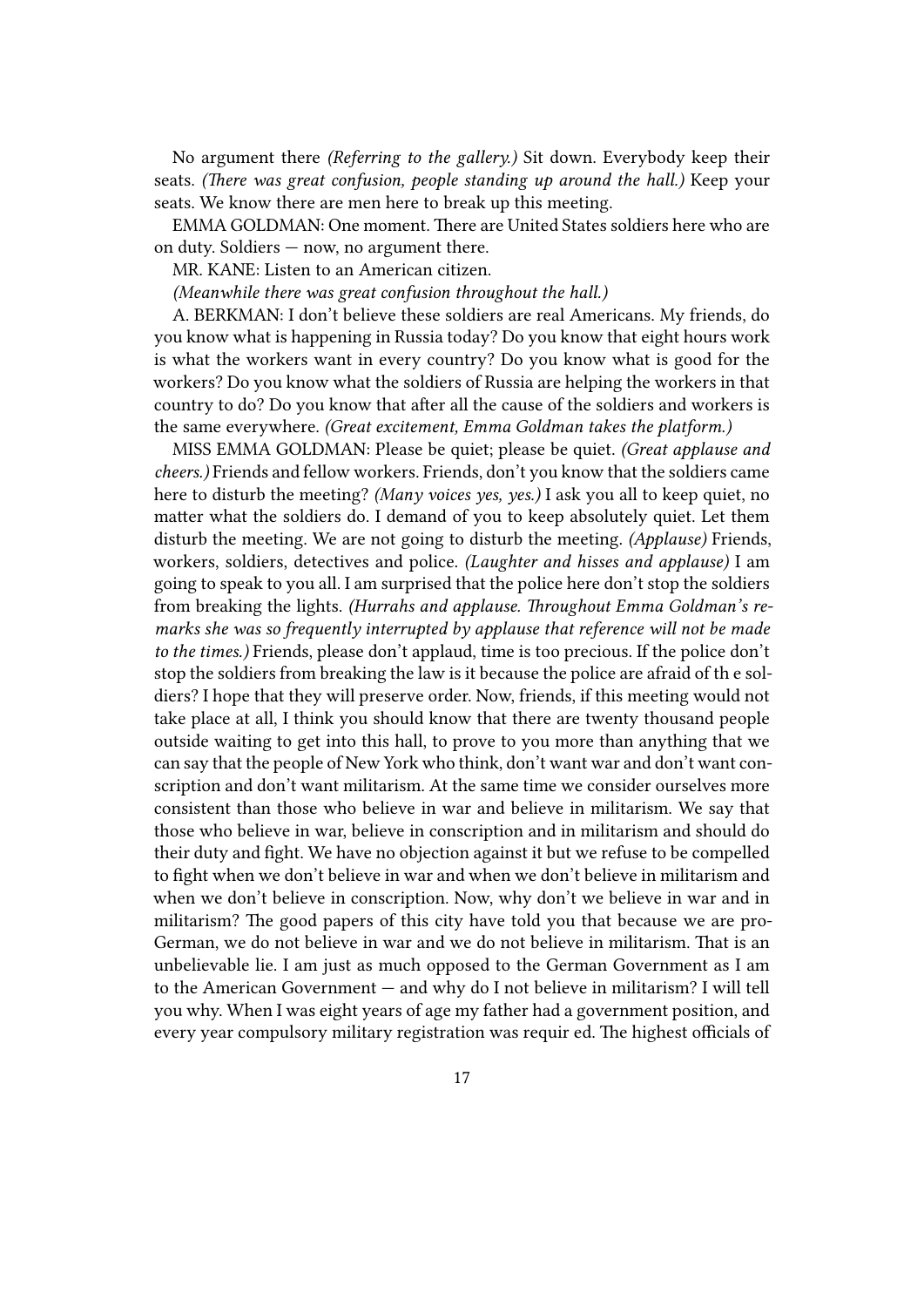Russia would come to our place, the heads, the representatives of militarism, and would there compel the youth of our land, the peasant boys to become soldiers. And at that time the mothers and the fathers of the whole community turned out in mourning and considered it a day of sorrow and of tears and of pain when their sons were taken away into the Army. It impressed itself with indelible power upon my mind and upon my conscience. Ten years later, when I came to America, I was told that this was the land of the free, that no man is compelled to be a soldier in America. I actually believed that this was the promised land, the land that rests upon freedom, upon opportunity, upon happiness, upon recognition of the importance and the value of the young generation. But since that day twenty seven years almost have passed, and I have come to the conclusion that when the law for conscription was passed in the United States the Funeral March of 500,000 American youths is going to be celebrated tomorrow, on Registration Day. I am opposed to Militarism because I have seen since my early childhood what it means to sacrifice a young man, who has hope and youth and a life of opportunity before him, on the altar of militarism. I, therefore , promised myself, even as a child, that as long as I lived, and as long as my voice carried, I shall cry out against compulsory militarism, against conscription. My friends, we are told that the people want war. If the people of America want war, if the people of New York City want conscription, how does it happen that this city is going to muster up not only the entire police department, but the National Guard and a body of parasites known as the Home Guards, who have nothing else to do? Now, my friends , I ask you why do you have to muster up your police, soldiers, Home Guard and National Guard to celebrate your Registration Day? If the people want war, why so much police, why so many soldiers to compel them to become soldiers? If the people want war, why not give them a chance to say that they do? If you want to sacrifice their sons upon the altar of militarism, why not give the people a chance to decide? Those in power knew that they could not put the people to a test; they were afraid to put the America n people to a test, and that is why they imposed war upon them, and barely six weeks later imposed conscription upon them. Therefore, I as an Anarchist who became an American out of choice, protest. You patriots, you born Americans, you became Americans because you had to. You were dropped on this earth. I had no choice whatever, but I came to America out of my free will, and I, as an American out of choice, say that if you force people into militarism, if you force our young men into the Army, please ha ve the decency to say that you will Prussianize America in order to democratize Germany. *(Tremendous applause.)* You must realize that you will be making a laughing stock out of yourselves. Nobody believes you. Don't you suppose that the fact that you are breaking up meetings and causing disturbances and locking up boys and girls and disturbing and harming people, don't you suppose those things are known abroad? How much the Russian peasants and the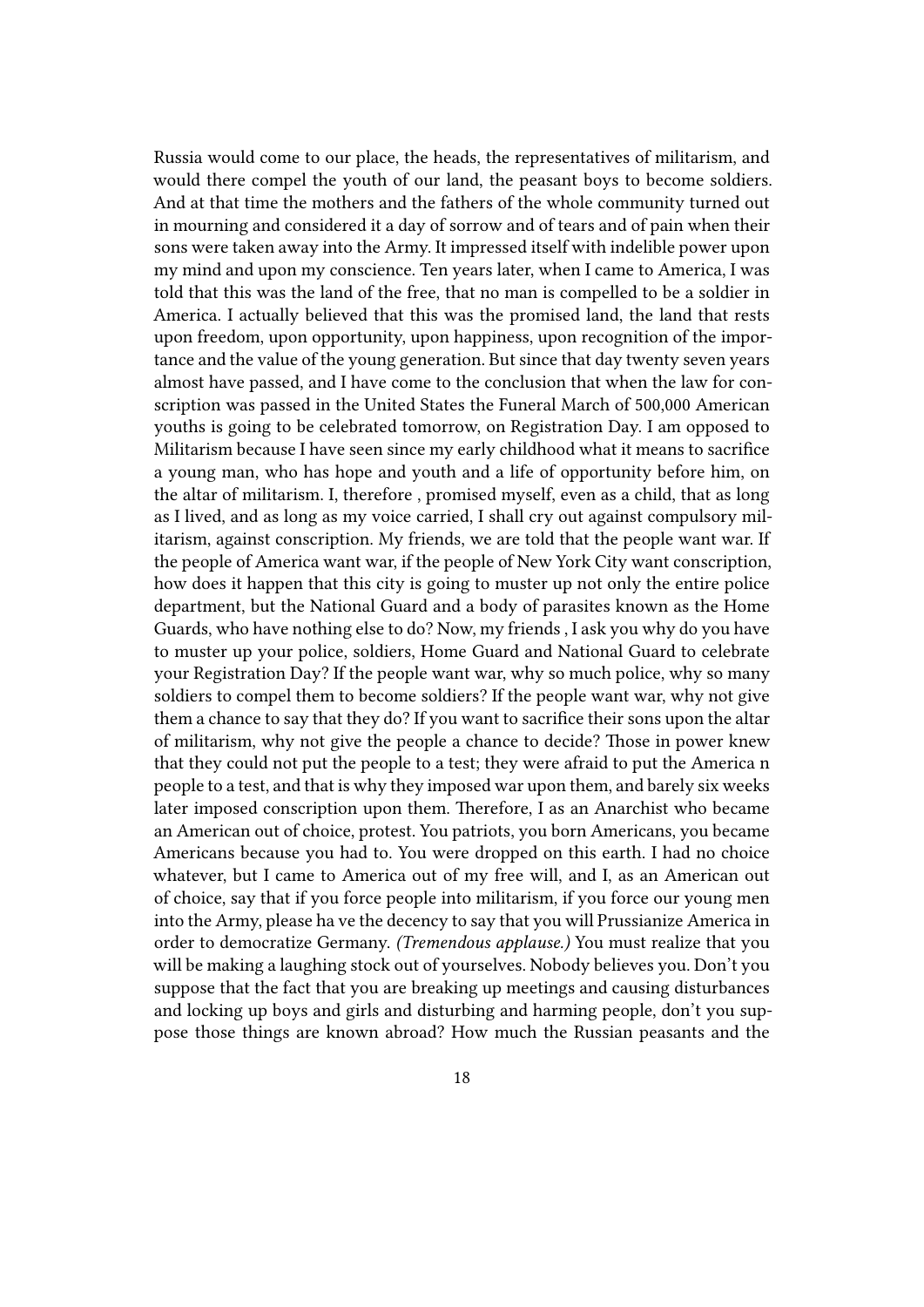workingmen must enjoy themselves when they hear of this wonderful democracy in the United States.

I understand, friends, that a meeting of Russian soldiers was stopped in this city tonight. I am glad of it.The Russian soldiers will go back to the Council of Workmen and Soldiers and they will tell them that when America says she is fighting for democracy she is telling the world a lie. She is not fighting for democracy. I say that those who sit in a glass house have no right to throw stones about them. Now, friends, I am here frankly and openly telling you that I will continue to work against Conscription. We are told that you have stenographers here to take down what we say, this is not the first time we are having stenographers at our meeting. And I have always said things that everybody can hear, and what is more important I want the police and the soldiers to hear what I have to say. It will do them good. They need education. Now, friends, if I do not tell you tonight not to register, it is not because I am afraid of the soldiers, or because I am afraid of the police. I have only one life to give, and if my life is to be given for an ideal, for the liberation of the people, soldiers, help yourselves. My friends, the only reason that prevents me telling you men of conscriptable age not to register is because I am an Anarchist, and I do not believe in force morally or otherwise to induce you to do anything that is against your conscience, and that is why I tell you to use your own judgment and rely upon your own conscience. It is the best guide in all the world. If that is a crime, if that is treason, I am willing to be shot. It is a wonderful death to die for your ideal, but I impress it upon the minds of patriots present, I impress it upon the minds of the police present, upon the minds of the soldiers present, that for every idealist they kill thousands will rise and they will not cease to rise until the same thing happens in America that has happened in Russia. Don't you know, friends, that there was a time when Russian soldiers locked up every idealist and sent them to Siberia and to undergro und prisons and suppressed free speech and assembly and tortured them to death. Yet today the whole civilized world, including the United States Government, is trembling in its boots before The Council of Workmen and Soldiers who are standing for liberty. And , friends, young men, soldiers, I am not afraid. I am not afraid for all you can do is to take my life — you can never take my ideals. Neither the police nor the soldiers, nor the United States Government nor all the powers on earth will take my ideals. My ideals will live long after I am dead.

Now, friends, I come to something else far remote from what I have to say tonight, and which is unfortunately always my luck. The newspapers were good enough to say that all of our meetings are paid for by the German Kaiser. Of course, they know better. They know that if the German Kaiser paid for this meeting, we could have the largest hall in town and invite the police. They know perfectly well that we are not paid by the German Kaiser. No, friends, you workingmen and work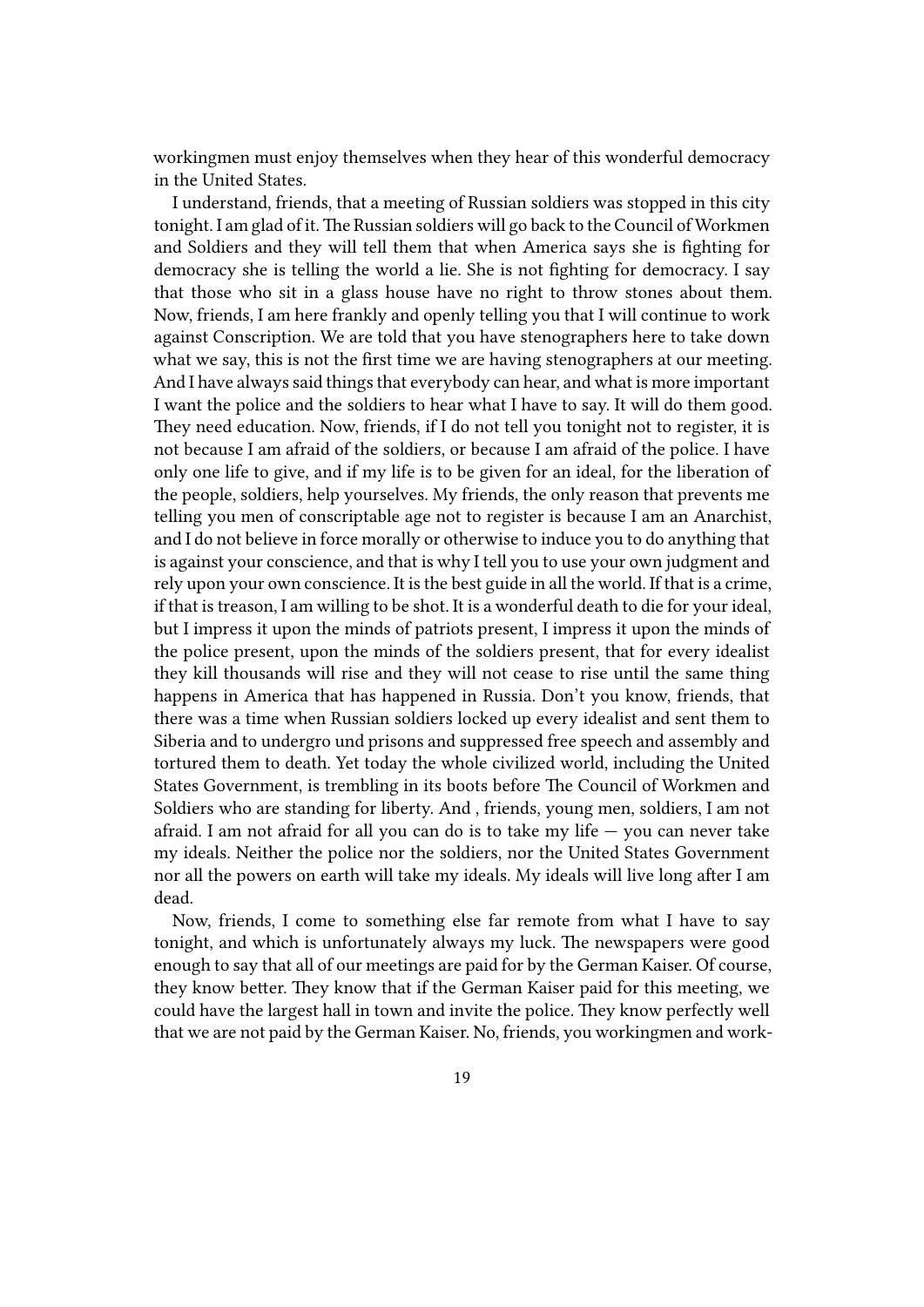ing women, who are here tonight, you have to pay for tonight's meeting, not the German Kaiser. I am going to appeal to you, — because this meeting has to be paid for by your money, and in the second place, to demonstrate to the gentlemen of the press, present here tonight, to the soldiers and to the police, and to the detectives, that the money which you are going to give is hard earned American pennies, the amount of money your masters are good enough to give you in return for the amount of wealth which you are producing every da y. And so, friends, I appeal to you tonight to give liberally, to give as much as you can, when the collectors go through to pay the expense of the meeting. We are very fortunate that we don't have to pay for our protection. We get that perfectly free. We ar e very grateful that the soldiers are present tonight. It is the only time in our life and their lives that they have heard the truth, and I am glad they are here, and so friends, when the collectors pass, please give as generously and as liberally as you can, and give only if you are opposed to war, and if you are opposed to militarism and conscription. I shall then have a word or two to say after the collection is over.

Meanwhile I call the attention of you soldiers to the fact that if you wish to demonstrate that you believe in American Institutions you will behave yourselves like gentlemen, not like ruffians. *(There was considerable confusion throughout the hall and up in the gallery.)* Now, after the collection, I shall have a few closing remarks to make, and I am going to stand here until you are through with the collection. *(Some one asked for three cheers for Emma Goldman, and the response was tremendous. Cheers and applause, mingled with boos and also some cheers for Alexander Berkman.)* Friends, don't please make a mistake. Don't shout hurrah for Emma Goldman or Alexander Berkman, because they are mere incidents in the history of the world. It is better to shout hurrah for the principles of liberty. That is better than one Alexander Berkman or one Emma Goldman, or one hundred thousand Alexander Berkmans and Emma Goldmans. They will go, but the principle of freedom, the principle of self possession, the principle of self emancipation, the principle of social revolution will live.

Friends, the collectors can go on quietly and continue their work. *(There was great confusion throughout the hall at the time and Miss Goldman quieted the audience. Every one became quiet again.)* Don't forget friends, that the opposition to conscription only begins, it does not end tonight. Do not forget, also, that the work for Peace, for International Peace only begins. I know, friends, who are here tonight, that you will be glad to learn from the note just sent up that fully twenty thousand people are outside of the hall. Dear Friends, I congratulate the press of New York.The newspapers of New York have rendered our Anti Conscription work more service than a thousand Emma Goldmans could render. Of course, the press did not desire to have twenty thousand people at such a meeting. What the press wanted was merely to paralyze you into silence, to make you believe that you are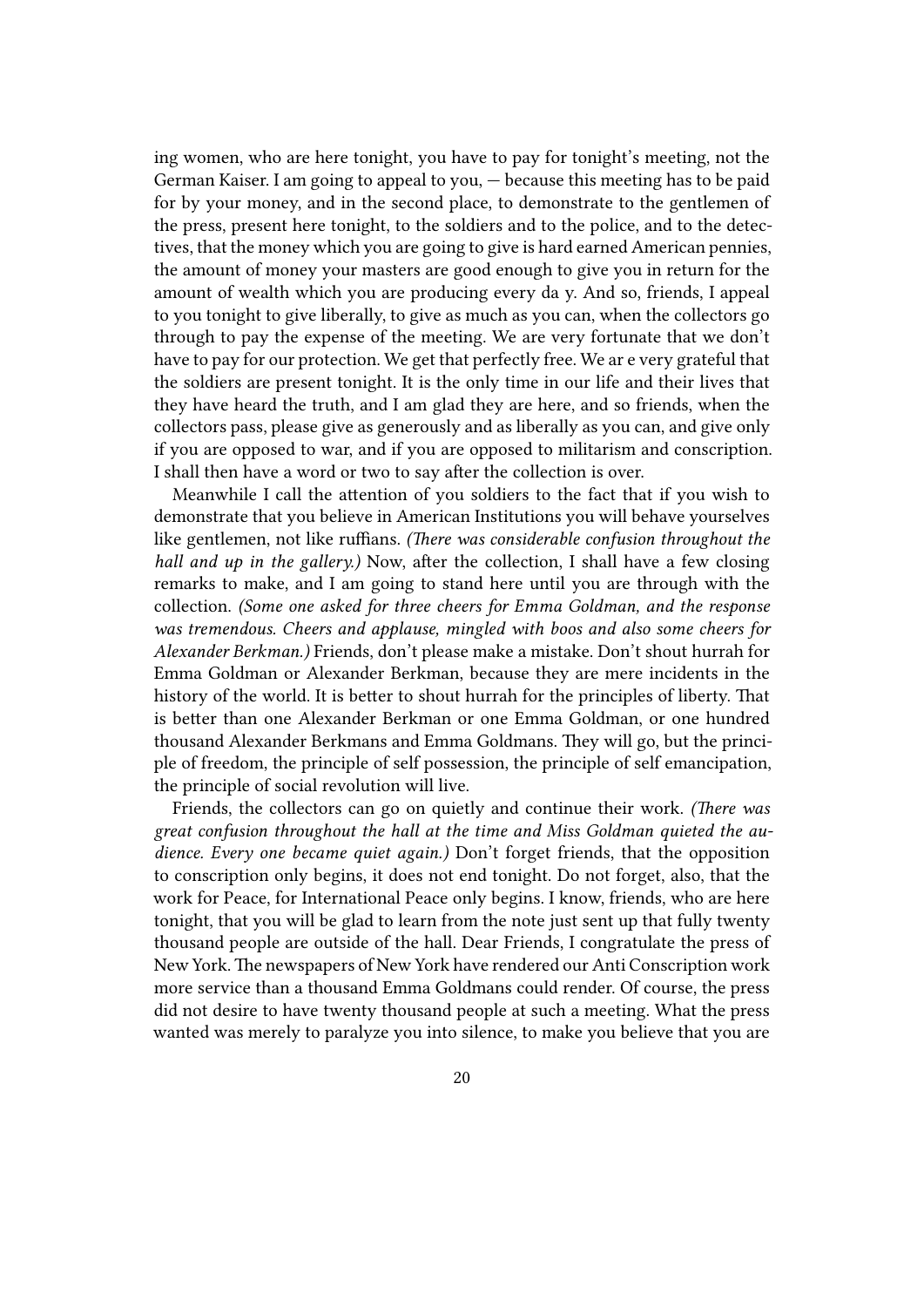going to be imprisoned for this and be shot on the spot. It is too bad that America cannot hang you and quarter you and shoot you all at once, for the press would be in favor of that. These blood curdling articles that appear are only for the purpose of paralyzing you. They don't know, the poor chaps, that if anyone has an ideal you can't terrorize him no matter what you do. So I am personally grateful to you — to the press. I am grateful to the police for having sent out so numerous an army, grateful to the young soldiers who really mean no harm. They are innocent boys. They have never yet faced danger. They think it is going to be a picnic; they think they are going to enjoy themselves, poor young gentlemen. I wish you could go to war and have a picnic. I wish you could enjoy yourselves, and I wish you could carry on your war as if it were a frolic, or as if it were a baseball or football game, but you are mistaken, as war means an entirely different thing. We know that war means the annihilation of every fundamental principle of liberty. We know that centralized militarism means nothing else but the carnal brutality of man, blood-shed and conquest in its most abominable aspect. We tonight of the Anti Conscription League raise our voices to the very sky to tell you that you may fight your battles, if you believe in the trenches, but you are representing a losing cause. You represent the past and we represent the future. The Conscription Law has been the means of awakening the people of America. Before the Conscription Law was passed the American people used to think, why, we have freedom, we can do whatever we please, we ca n go to war if we want to and stay away if we don't want to. My friends, we are grateful to the Government for having passed the Conscription Bill for it will teach the American people that American Liberty has been buried and is dead and is a corpse, and that only our voice is going to raise it up and revive it again, until the American people and all the people living in America will unite in one great mass and will throw out capitalism and Government by militarism.

It was our intention to have a number of other speakers here tonight. They are all here. I don't want you to think for a moment that anyone backed out, but we are not going to give the satisfaction to the patriots to break up this meeting. Therefore, friends, I want you to close this meeting with the singing of the International and to go out quietly. Your friends on the outside are waiting, and you will all raise one mighty voice that is going to drown militarism and government and capitalism. *(At th e close of the meeting an old lady was helped to the platform by some one on the platform and distributed some papers, taken from an envelope. The pamphlets were afterward taken up by soldiers and the old lady was arrested.)*

MEETING CLOSED.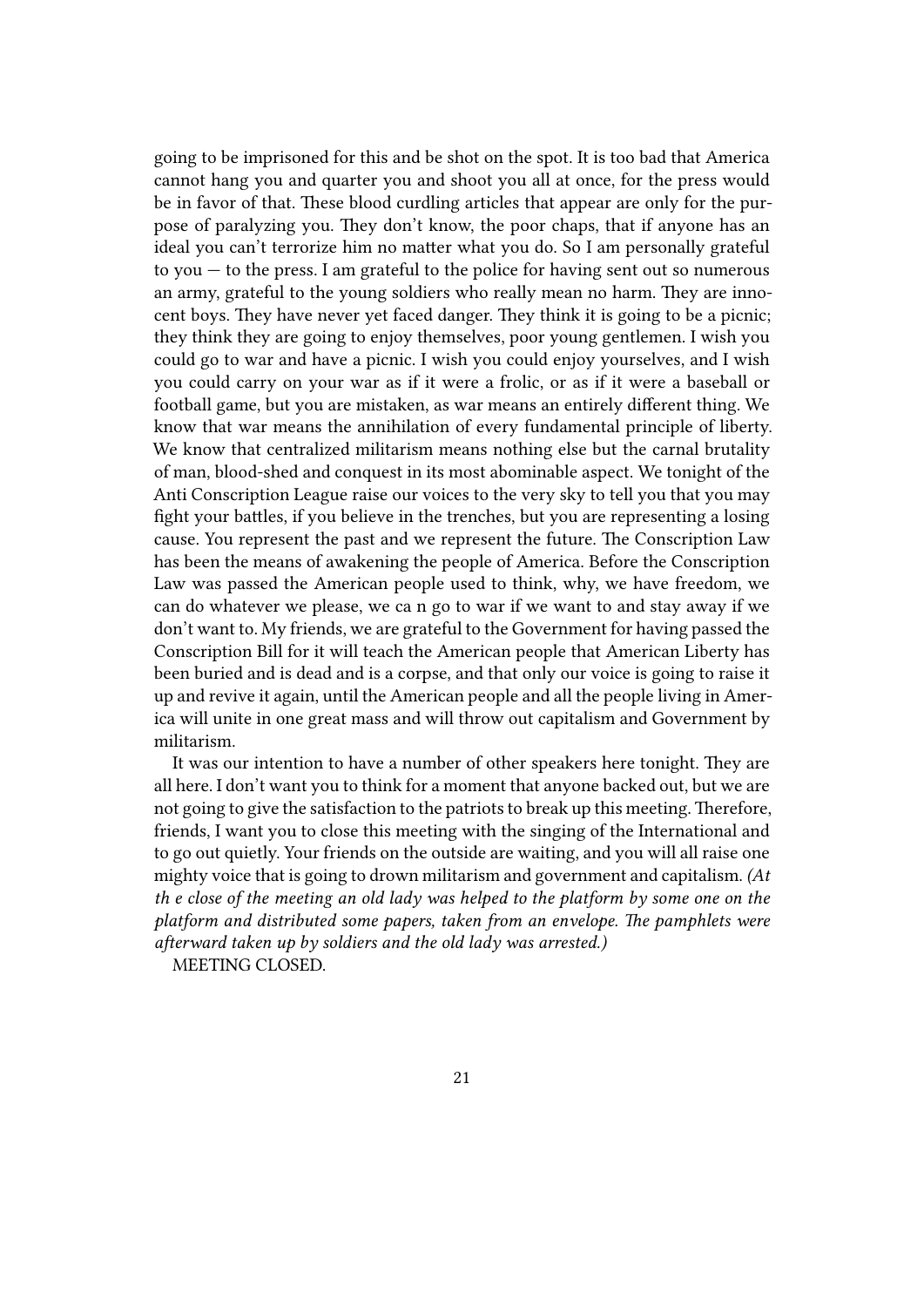### <span id="page-21-0"></span>**Speech Against Conscription and War (Delivered at Forward Hall, New York City, June 14, 1917)**

Transcript of meeting (from which Goldman's speech is excerpted here) by public shorthand reporter Charles Pickler, employed by the Stenographic Service Company of New York City, contracted by the No-Conscription League. Copy of original transcript housed at the Tamiment Library, New York University. Permission to reproduce or quote in any form must be obtained from the Tamiment Library.

For transcript of court examination of Charles Pickler, see "Goldman & Berkman v. United States: Transcript of Record, 1917 Sept. 25," pp. 163–67, 219–23 (*Emma Goldman Papers* microfilm, reel 59).

\* \* \*

THE CHAIRMAN: The next speaker is one who is well known to you. I shall not waste words or time in introducing her but I want to tell you that before she came to the meeting tonight somebody telephoned to her and told her, "If you go to that meeting you will not get home alive." I simply want to introduce a woman who has more courage than half a dozen regiments *(tremendous cheering and applause at 9:12 P.M.)* I introduce to you — *(interrupted by applause and cheers. Some young man said, "Who loves Emma Goldman? We all do." Great cheering and applause.)*

EMMA GOLDMAN: This is not the place to applaud or shout Hurrah for Emma Goldman. We have more serious things to talk about and some serious things to do. First of all I wish to say to you, all of you, workers, men and women from the East Side, that I regret deeply that I cannot speak to you in the language I have always spoken from this platform; that I cannot speak to you tonight in Yiddish. I shall speak English because I want those representing the State and Militarism and the Courts and Prisons to understand what I have to say. *(Miss Goldman's remarks were so frequently interrupted by cheering and applause that reference to such interruptions will not be made in this report further.)* I don't want them to get it secondhand. No language is ever rendered well in translation and I want them to hear what I have to say in the only language they can speak, and speak it poorly.

Friends, tomorrow morning I am sure that you will read the report that a meeting took place on the East Side attended by foreigners, by workmen, and illkempt, poorly washed people of the East Side — foreigners who are being jeered at the present time in this country, foreigners who are being ridiculed because they have an idea. Well, friends, if the Americans are to wait until Americans wake up the country they will have to resurrect the Indians who were killed in America and upon whose bodies this so-called democracy was established, because every other American, if you scratch him, you will find him to be an Englishman, Dutchman,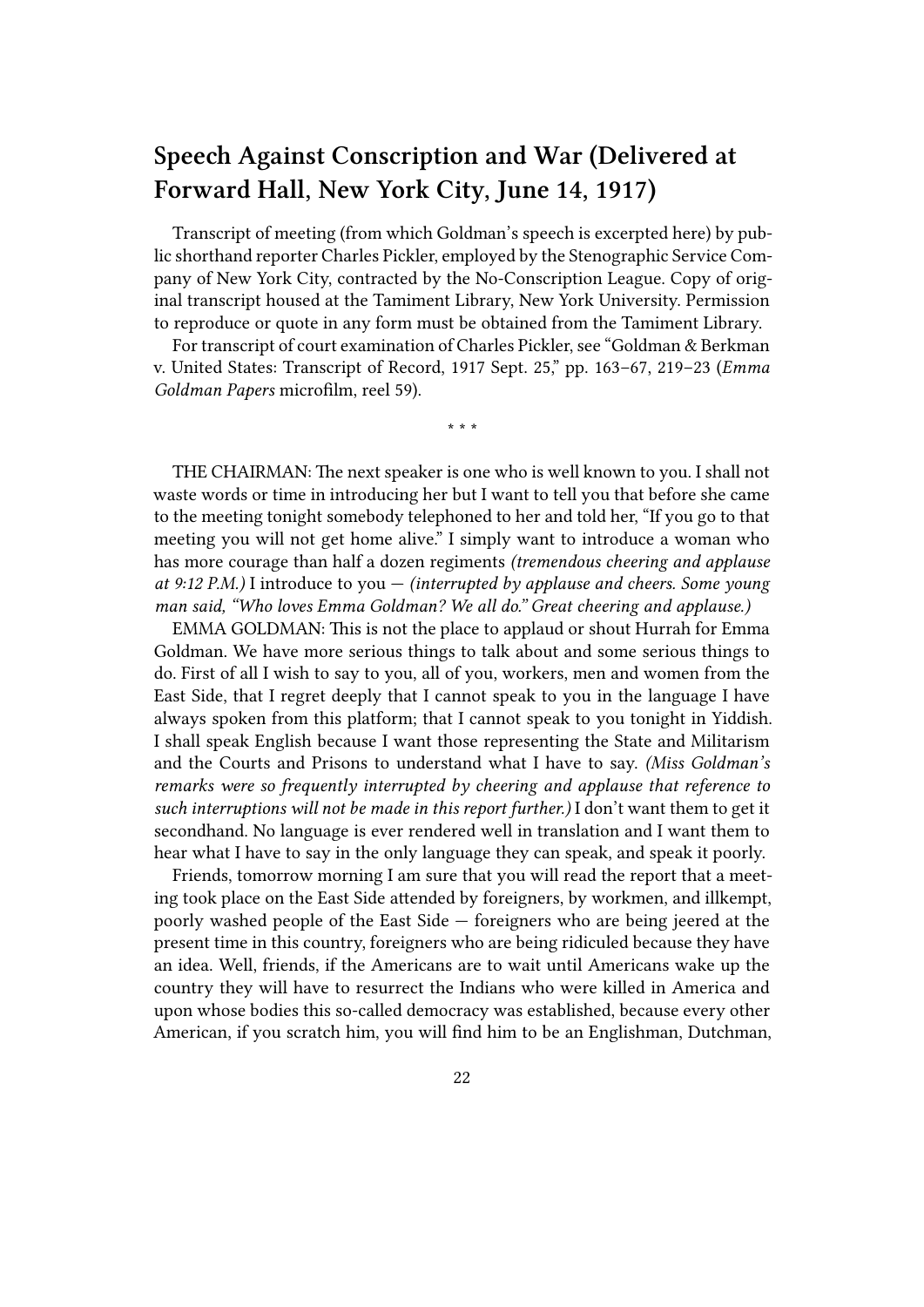Frenchman, Spaniard, a Jew and a German and a hundred and one other nationalities who sent their young men and their women to this country in the foolish belief that liberty was awaiting them at the American Harbor, Liberty holding a torch. That torch has been burning dimly in the United States for a very long time. It is because, the Goddess of Liberty is ashamed of the American people and what they have done in the name of liberty to liberty in the United States. And yet, friends, I am not sorry for the things that are happening in America today. I have come to the conclusion that every nation is like an individual, it must have its own experience and it does not accept the experience of other nations any more than you accept the experience of another individual, for if it were possible for a nation to learn by the bitter and tragic experiences of other nations America today could not be in war and America today could not have inaugurated a reign of terror which is sweeping across the country from one end to another. America had Europe before its face as an example, with all the murders and bloodshed and corpses and millions of lives lost. America had the trenches and the battlefields of the last, nearly, three years of Europe before her. America realized that this war is one of the bloodiest and most criminal wars that has ever been fought by civilized people. America had the lesson that the working people and the sons of working women are being sacrificed in the name of Kultur and they want democracy upon the battlefields of Europe, and if America had been a grown man instead of a child it would have learned the lesson that no matter how great the cause it is never great enough to sacrifice millions of people in the trenches and on the battlefield in the name of democracy or liberty.

Evidently, America has to learn a salutary lesson and it is going to pay a terrible price. It is going to shed oceans of blood, it is going to heap mountains of human sacrifices of men of this country who are able to create and produce, to whom the future belongs. They are to be slaughtered in blood and in sacrifice in the name of a thing which has never yet existed in the United States of America, in the name of democracy and liberty.

My friends, there are people who say and tell you that when they prophecy something the prophecy comes true. I am sorry to say that I am one such and I have to say the same. For thirty years we have pointed out to you that this democratic State which is a government supposedly of the people, by the people and for the people has now become one of the most Imperialistic that the world has ever laid its eyes upon. For twenty-five or thirty years we have told you that the United States of America is appropriating more power every day until the time will come when individual men or women will be nothing but cogs in a machine of this centralized, cruel, blood thirsty government known as the United States. We told you that, and you said, you are alarmists. You said, you are too extreme, that will never happen in the United States. And here you are, friends. It has hap-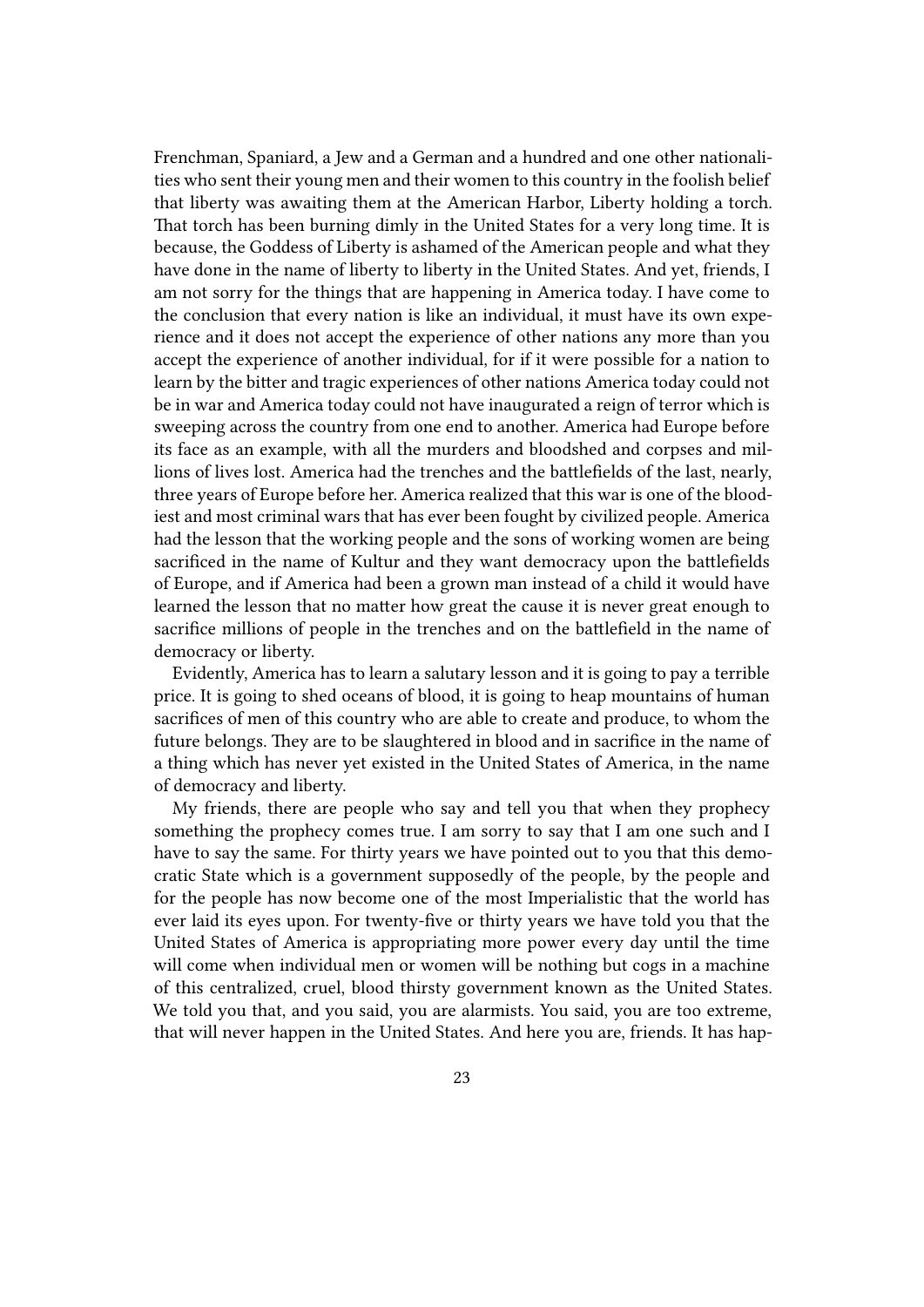pened in the United States. A Czar was imposed upon you without the consent of the people. The people were never asked whether they wanted war. Indeed, the people of America placed Mr. Wilson in the White House and in the Chair of the Presidency because he told the people that he would keep them out of war, and as one of his political advertisements billposters were posted all over the city with the picture of a working woman and her children saying, "He has kept us out of war." He promised you heaven, he promised you everything if you would only place him in power. What made you place him in power. You expected peace and not war. The moment you placed him in power, however, he forgot his promises and he is giving you hell. War was imposed upon the people without the people getting a chance to say whether they wanted war or not, and war was imposed upon them, I say, because the gentlemen of power and those who back power want war. And because war has been declared upon you we are told, we men and women of the United States who work and sweat and toil to sustain these gentlemen of power, we are told that there is a law and we must go to war. If war is necessary, only the people must decide whether they want war or not, and as long as the people have not given their consent I deny that the President of the United States has any right to declare it; I deny that the President or those who back the President have any right to tell the people that they shall take their sons and husbands and brothers and lovers and shall conscript them in order to ship them across the seas for the conquest of militarism and the support of wealth and power in the United States. You say that is a law. I deny your law. I don't believe in it.

The only law that I recognize is the law which ministers to the needs of humanity, which makes men and women finer and better and more humane, the kind of law which teaches children that human life is sacred, and that those who arm for the purpose of taking human life are going to be called before the bar of human justice and not before a wretched little court which is called your law of the United States. And so, friends, the people have not yet decided whether they want war and the people are going to say, ultimately, whether they want war or not.

It is not surprising that President Wilson cannot sense the pulse of time. He has been in colleges too long; he has been too long within closed doors; he has been too long at the historical books. He cannot sense the pulse of time. But I tell you, without wishing to be a prophet, that within the next six months — not years but within the next six months — President Wilson will regret deeply that he ever declared war in the United States.

Of course, friends, of course since the war was declared by a country in whose interest it is that the American boy shall be sacrificed it was not to the interest of that country to put the war to a test and therefore conscription had to be imposed upon you. Don't you know that during the Spanish-American War when the people believed in the war there was no need of asking the young men of the country,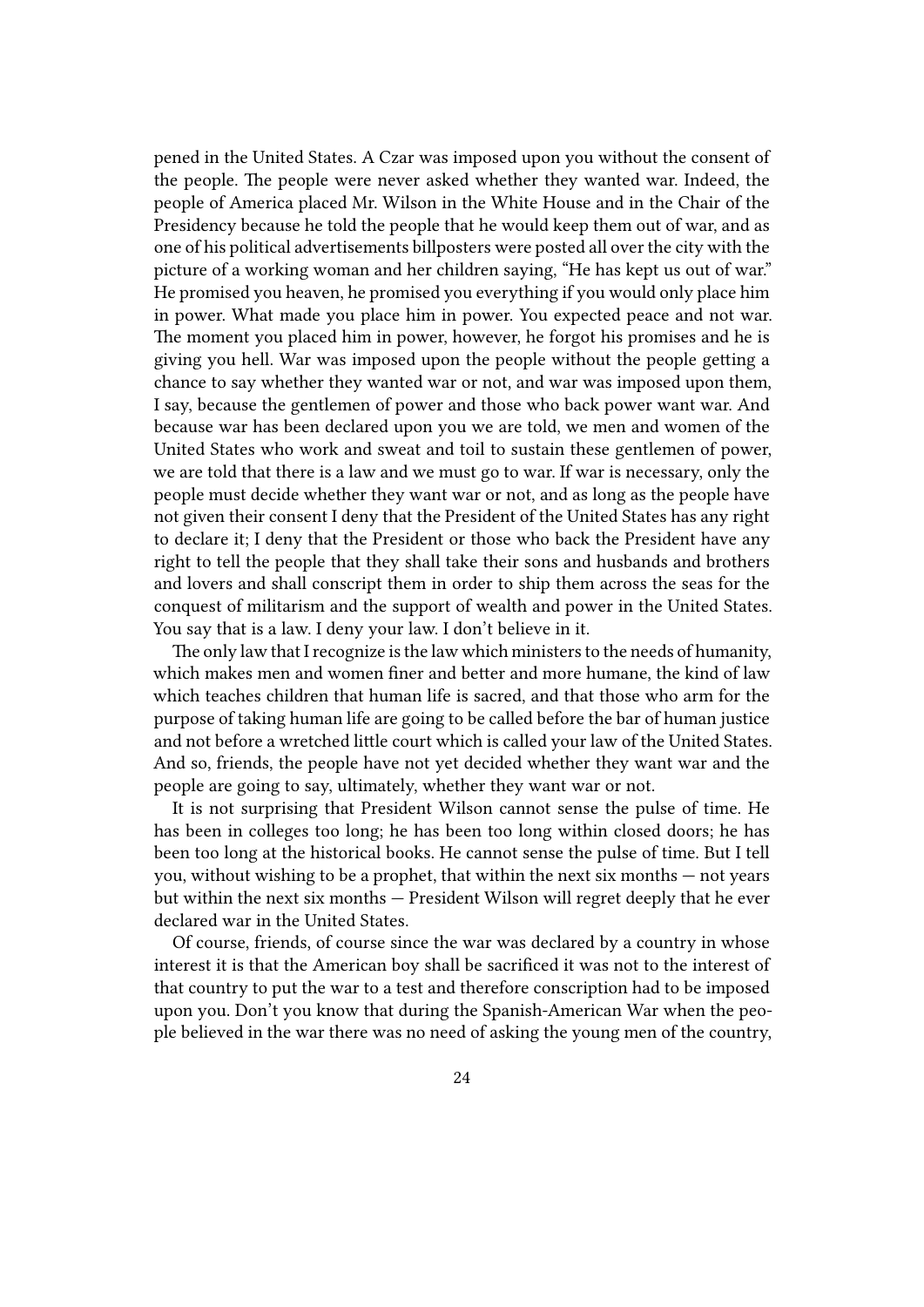at the point of the bayonet and gun and club, to put on an American uniform? They flocked to the war beca use they believed in it. And whether they were American citizens or were residents of America the people of America were all willing to give their lives for something they considered right and just. But because the people of America do not believe in this war, because the people of America have not been asked whether there shall be war, that is why they do not flock to the colors and that is why you in America are doing as the Russians used to do, as the German Kaiser is doing, as all the Imperialistic tyrants are doing. That is why you are going to drag your manhood by force into the uniform. But you are forgetting one thing, gentlemen of the law, you are driving a horse to water but you cannot compel him to drink. You will put the young manhood of America in the uniform, you will drag them to the battlefield and into the trenches, but while they are there there is going to be a bond of anti-militarism among the people of the world *(great applause)*.

No, friends, you cannot compel human beings to take human life, if you give them the chance to reason and to think, to investigate and to analyze. And that is precisely what the authorities of this country don't want. They don't want you to hear anything about conscription; they don't want you to hear anything about the State Military Census. Why don't they want you to hear anything? If their position were correct and logical, if the State Military Census rested upon the need of the people, if conscription rested upon the desire of the people, all the revolutionists and Emma Goldmans and Alexander Berkmans might talk their heads off and the people would not listen to them. But because the people know that conscription is a crime and oppression and an outrage upon reason, because the people know that the Military State Census was determined upon by one of the most reactionary men, we find Mr. Whitman who is on your backs, whom you supported, whom you gave the possibility to live. And the Military State Census, as you have been told, is going to turn every man of you here into a militiaman and into something who is fighting the Kaiser, because it is just as if the Kaiser wanted you to do a thing so that if you are a soldier and I tell you to shoot your mother and father and brother and sister you must obey orders. With the President is Mr. Whitman saying anything else? And then telling you that when you will become militiamen and you shall be ordered to shoot your brothers and fathers and sisters and mothers in the name of democracy that you are going to carry to the poor unfortunate people of Germany. And so, friends, we are here to tell you before you decide what you are going to do, think twice, and remember it is easy to make a mistake but it is very difficult to undo the mistake. You workmen of the East Side; you who have lived in Russia, you who remember the days when you could not meet unless you had detectives and soldiers and police, look about you. See what you have in the United States. See what you have in America.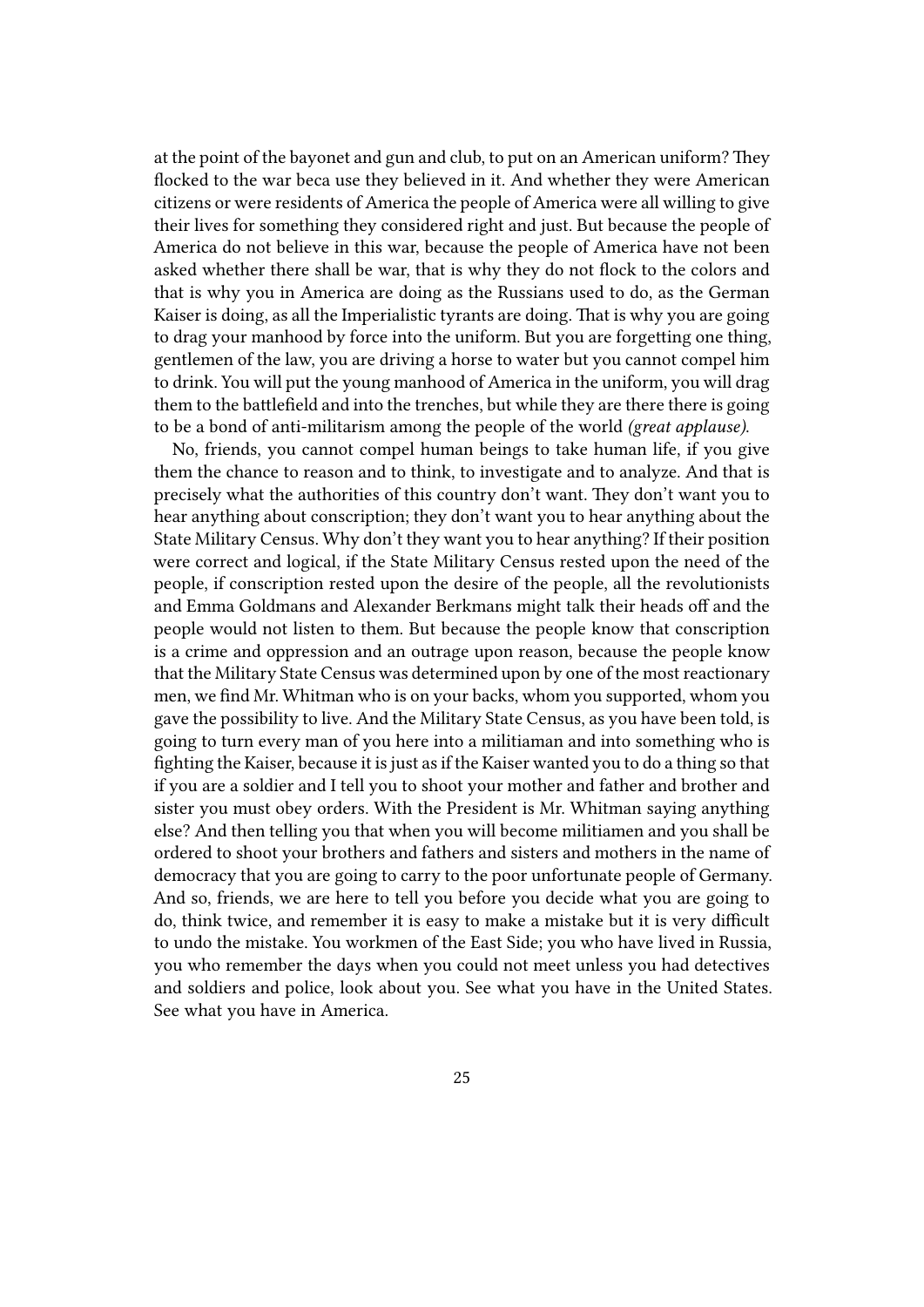If the framers of the Declaration of Independence if Jefferson or Henry or the others, if they could look down upon the country and see what their offspring has done to it, how they have outraged it, how they have robbed it, how they have polluted it  $-$  why, my friends, they would turn in their graves. They would rise again and they would cleanse this country from its internal enemies, and that is the ruling class of the United States. There is a lesson you are going to learn and terrible as it is for us we nevertheless are glad that you will have to learn that lesson.

And now we come down to the tragedy that was committed in the United States Court in the State of New York yesterday, when two boys were sentenced. It is not only a tragedy because they were sentenced. Such things happen every day, hundreds, thousands of innocent working men are sent to the prison and the penitentiary, thousands of unfortunates throughout the world as well as here in so-called free America and nobody ever hears anything about it. It is an ordinary, commonplace thing to do. But the tragedy of yesterday is in the fact that a Judge, supported as you have been told by your money, protected by public opinion, protected by the President, the tragedy of it is that that Judge had the impudence and audacity to insult Kramer and Becker after he gave them the sentence of such horrible dimensions. Think of a man like that who sits there in judgment on other human beings. Think what must be his character, what must be his mind, what must be his soul, if he can spit human beings in the face, only because he has got the power.

But evidently the Judge knows nothing of history, any more than the ruling class knows. Don't you know there was a time when Marie Antoinette, very much surprised that the people had no bread asked, "Why don't they eat cake"? Don't you know what happened to the fair lady of France, Marie Antoinette? Don't you know what happened to the landowning class of France who said that the people should eat straw? Don't you know what happened to them? The people gave them all the straw they could possibly eat. I consider the action of Judge Mayer an insult and an outrage and I warrant you that he is going to hear about it, not only all over the United States but even from Europe. It may have seemed very insignificant to send two poor workingmen to the penitentiary and to insult them, to send Becker and Kramer, who are both workingmen  $-$  that is their crime, they were both honest enough to say they were anarchists. To be condemned in an American Court it is enough that you are an anarchist. The Judge was horrified at the audacity of these people to say it to him, face to face. Don't you know, men, you who are free Americans, the moment you enter an American court you must say, like Dante said, "Ye who enter here leave all hope behind." That is what the American Courts are. And so today you are governed by the bayonet and the police can treat you like dogs. But I say to you, they who live by the sword shall perish by the sword. So I tell you, gentlemen, now is your time. Do whatever you please. But you are forgetting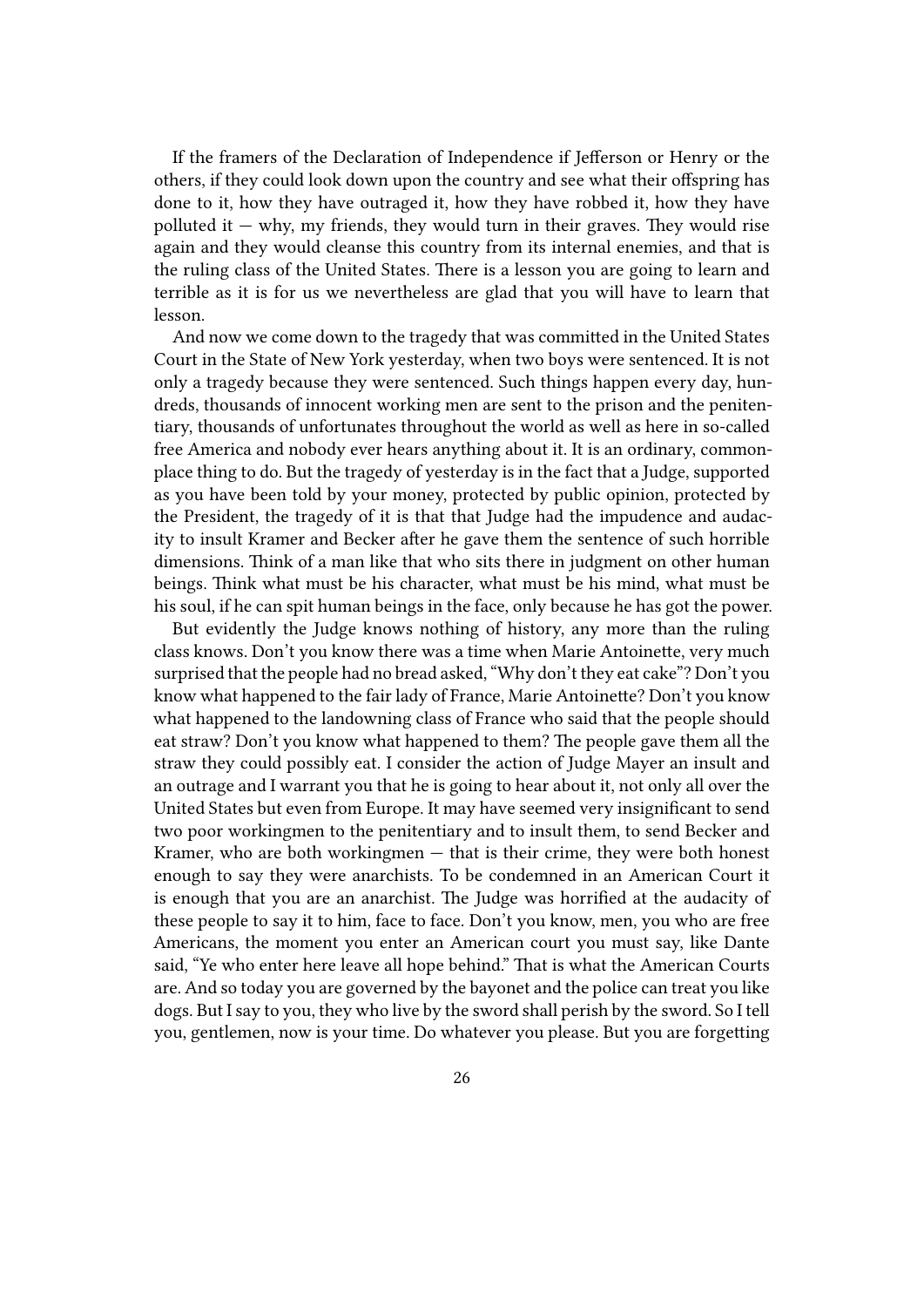the story and you are forgetting the writing on the wall. You are making a mistake if you think that by sending Kramer and Becker to jail you are going to silence the human voice. You are making a mistake if you believe that by threatening and arresting people you are going to stop the agitation against war. The agitation is in the hearts of the people, the agitation is in the minds of the people, and it only requires the psychological moment to come along, as it did in Russia, and the Judges like Mayer and the other Judges will fly off the bench and into the gutters.

My friends, if we thought for one single minute that the entire agitation is dependent only upon a handful of people we would never bother and endanger your lives, but we know the agitation is in your hearts and souls, we know that the people from the East and West and South and North are opposed to the war, are opposed to conscription, opposed to the Military State Census, and the people will be heard from, I can tell you that. And so, to threaten anyone's life, to say that she will not come back from a meeting alive — how stupid. What is life unless you can live it in freedom and in beauty, and unless you can express yourself, unless you can be true to yourself what is life? I would rather than live the life of a dog to be compelled to sneak about and slink about, to worry that somebody is looking for you ready to take your life — Rather than that I would die the death of a lion any day. Why, what consequence is it if you tell people, we are going to arrest you, Miss Goldman. Just as if arresting Emma Goldman solves all the problems in the world. Prisons have never solved any problems. Guns and bayonets have never solved any problems. Bloodshed has never solved a problem. Never on earth, men and women, have such methods of violence, concentrated and organized violence, ever solved a single problem. Nothing but the human mind, nothing but human emotions, nothing but an intense passion for a great ideal, nothing but perseverance and devotion and strength of character — nothing else ever solved any problem.

And so, men and women, workmen and workwomen, you of the East Side, you who are sweated and bled to create the wealth of this country, you who are being sneered at because you are foreigners — very well, then, if you are good enough to create the wealth of America, if America had to go to Europe for her Art, if America had to go to Europe for her Literature, if America had to go to Europe for her Music and her ideals, by God you will have to go to the foreigners for liberty.

I wish to say here, and I don't say it with any authority and I don't say it as a prophet, I merely tell you — I merely tell you the more people you lock up, the more will be the idealists who will take their place; the more of the human voice you suppress, the greater and louder and the profounder will be the human voice. At present it is a mere rumbling, but that rumbling is increasing in volume, it is growing in depth, it is spreading all over the country until it will be raised into a thunder and people of America will rise and say, we want to be a democracy, to be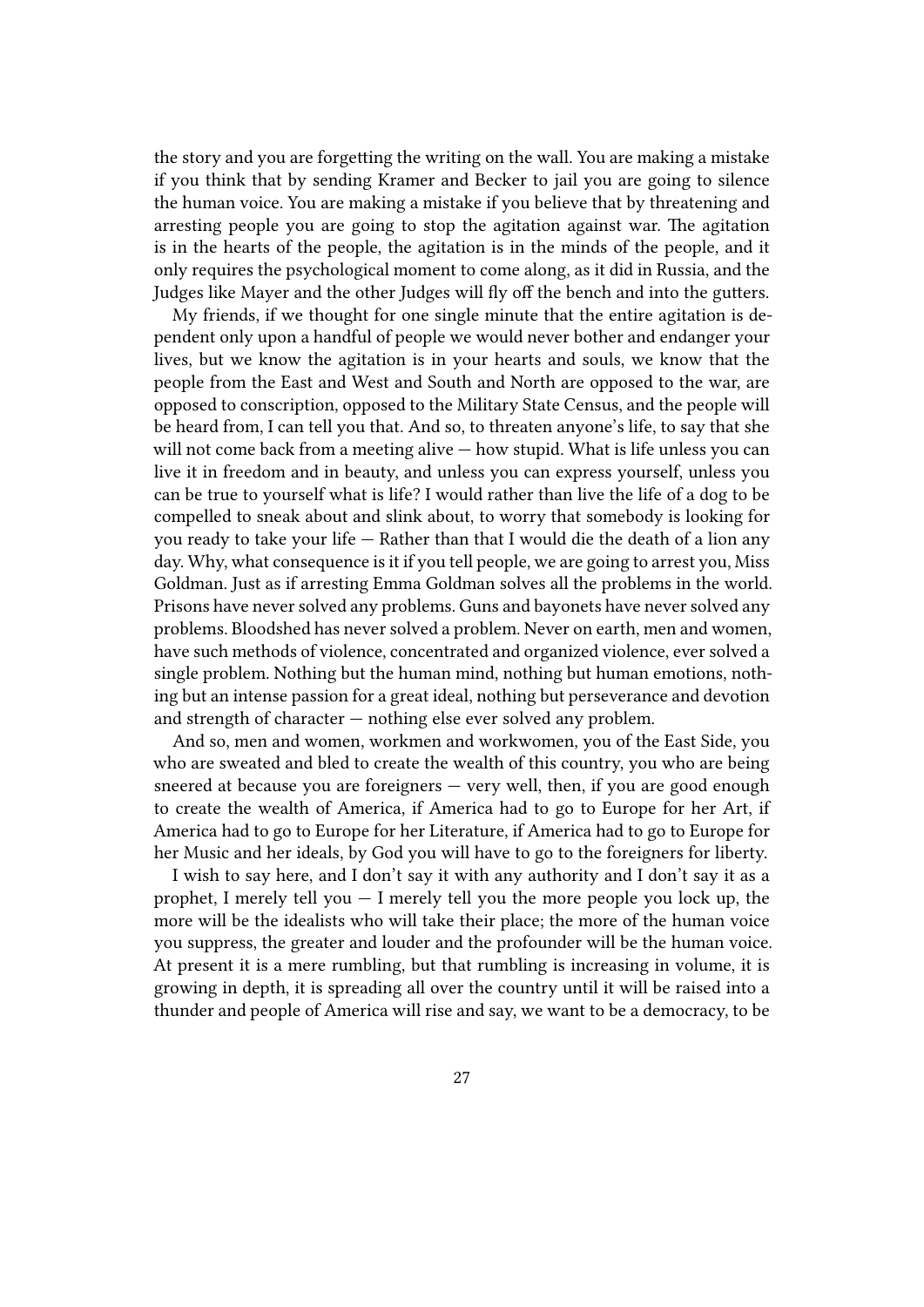sure, but we want the kind of democracy which means liberty and opportunity to every man and woman in America *(Great and continued applause)*.

THE CHAIRMAN: Before we close the meeting I want to call your attention again to the demonstration Saturday, June 23<sup>rd</sup>, at 2 P.M., in Madison Square. The subject will be Labor and War. Everybody be there. And now, my friends, let the gentlemen of war step out first. They came first; let them leave first, and then you leave the hall gradually, without any disorder. The meeting stands adjourned.

Friends, you will be glad to hear that the collection for Becker and Kramer amounts to \$100 *(applause)*.

*Meeting adjourned at 9:42 P.M.*

### **Address to the Jury (Delivered during her Anti-Conscription trial, New York City, July 9, 1917)**

*Trial and Speeches of Alexander Berkman and Emma Goldman in the United States District Court, in the City of New York, July, 1917* (New York: Mother Earth Publishing Association [1917]), 56–66

\* \* \*

Gentlemen of the Jury:

As in the case of my co-defendant, Alexander Berkman, this is also the first time in my life I have ever addressed a jury. I once had occasion to speak to three judges.

On the day after our arrest it was given out by the U.S. Marshal and the District Attorney's office that the "big fish" of the No-Conscription activities had been caught, and that there would be no more trouble-makers and disturbers to interfere with the highly democratic effort of the Government to conscript its young manhood for the European slaughter. What a pity that the faithful servants of the Government, personified in the U.S. Marshal and the District Attorney, should have used such a weak and flimsy net for their big catch. The moment the anglers pulled their heavily laden net ashore, it broke, and all the labor was so much wasted energy.

The methods employed by Marshal McCarthy and his hosts of heroic warriors were sensational enough to satisfy the famous circus men, Barnum & Bailey. A dozen or more heroes dashing up two flights of stairs, prepared to stake their lives for their country, only to discover the two dangerous disturbers and troublemakers, Alexander Berkman and Emma Goldman, in their separate offices, quietly at work at their desks, wielding not a sword, nor a gun or a bomb, but merely their pens! Verily, it required courage to catch such big fish.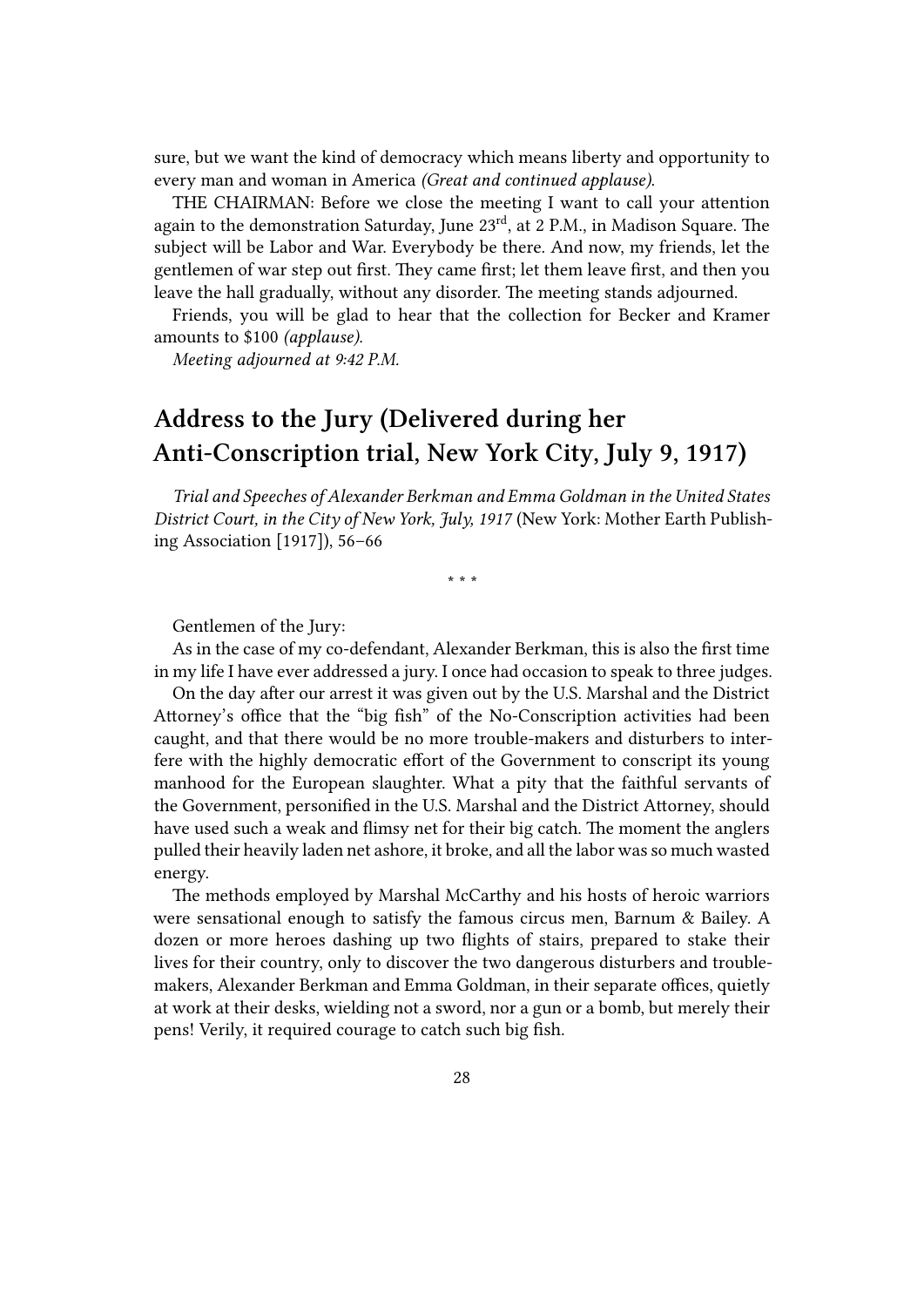To be sure, two officers equipped with a warrant would have sufficed to carry out the business of arresting the defendants Alexander Berkman and Emma Goldman. Even the police know that neither of them is in the habit of running away or hiding under the bed. But the farce-comedy had to be properly staged if the Marshal and the District Attorney were to earn immortality. Hence the sensational arrest; hence also, the raid upon the offices of The Blast, Mother Earth, and the No-Conscription League.

In their zeal to save the country from the trouble-makers, the Marshal and his helpers did not even consider it necessary to produce a search warrant. After all, what matters a mere scrap of paper when one is called upon to raid the offices of Anarchists! Of what consequence is the sanctity of property, the right of privacy, to officials in their dealings with Anarchists! In our day of military training for battle, an Anarchist office is an appropriate camping ground. Would the gentlemen who came with Marshal McCarthy have dared to go into the offices of Morgan, or Rockefeller, or of any of those men without a search warrant? They never showed us the search warrant, although we asked them for it. Nevertheless, they turned our office into a battlefield, so that when they were through with it, it looked like invaded Belgium, with the only difference that the invaders were not Prussian barbarians but good American patriots bent on making New York safe for democracy.

The stage having been appropriately set for the three-act comedy, and the first act successfully played by carrying off the villains in a madly dashing automobile — which broke every traffic regulation and barely escaped crushing every one in its way — the second act proved even more ludicrous. Fifty thousand dollars bail was demanded, and real estate refused when offered by a man whose property is rated at three hundred thousand dollars, and that after the District Attorney had considered and, in fact, promised to accept the property for one of the defendants, Alexander Berkman, thus breaking every right guaranteed even to the most heinous criminal.

Finally the third act, played by the Government in this court during the last week. The pity of it is that the prosecution knows so little of dramatic construction, else it would have equipped itself with better dramatic material to sustain the continuity of the play. As it was, the third act fell flat, utterly, and presents the question, Why such a tempest in a teapot? Gentlemen of the jury, my comrade and co-defendant having carefully and thoroughly gone into the evidence presented by the prosecution, and having demonstrated its entire failure to prove the charge of conspiracy or any overt acts to carry out that conspiracy, I shall not impose upon your patience by going over the same ground, except to emphasize a few points. To charge people with having conspired to do something which they have been engaged in doing most of their lives, namely their campaign against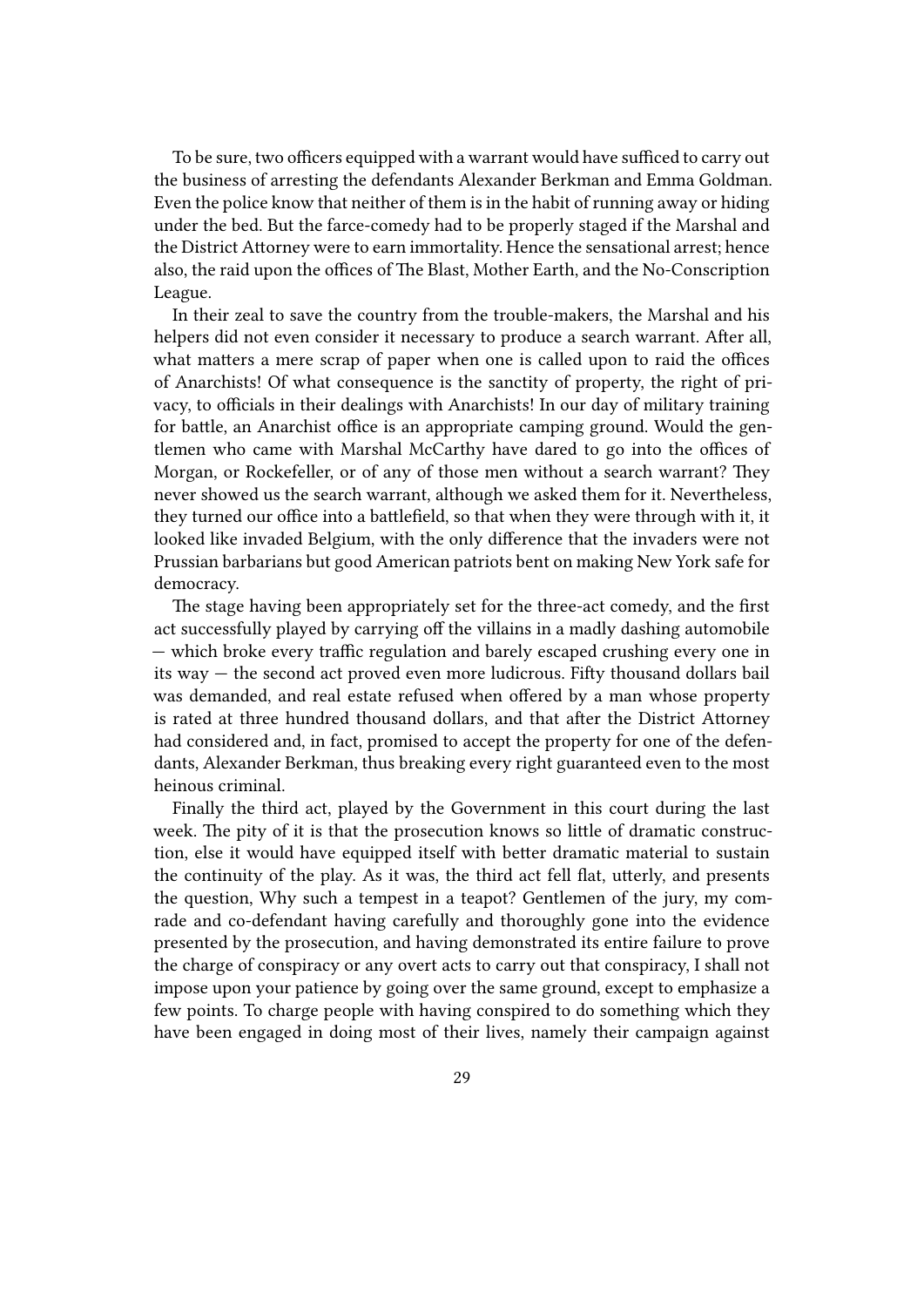war, militarism and conscription as contrary to the best interests of humanity, is an insult to human intelligence.

And how was that charge proven? By the fact that Mother Earth and The Blast were printed by the same printer and bound in the same bindery. By the further evidence that the same expressman had delivered the two publications! And by the still more illuminating fact that on June 2<sup>nd</sup> Mother Earth and The Blast were given to a reporter at his request, if you please, and gratis.

Gentlemen of the jury, you saw the reporter who testified to this overt act. Did any one of you receive the impression that the man was of conscriptable age, and if not, in what possible way is the giving of Mother Earth to a reporter for news purposes proof demonstrating the overt act?

It was brought out by our witnesses that the Mother Earth magazine has been published for twelve years; that it was never held up, and that it has always gone through the U.S. mail as second-class mail matter. It was further proven that the magazine appeared each month about the first or second, and that it was sold or given away at the office to whoever wanted a copy. Where, then, is the overt act?

Just as the prosecution has utterly failed to prove the charge of conspiracy, so has it also failed to prove the overt act by the flimsy testimony that Mother Earth was given to a reporter. The same holds good regarding The Blast.

Gentlemen of the jury, the District Attorney must have learned from the reporters the gist of the numerous interviews which they had with us. Why did he not examine them as to whether or not we had counseled young men not to register? That would have been a more direct way of getting at the facts. In the case of the reporter from the New York *Times*, there can be no doubt that the man would have been only too happy to accommodate the District Attorney with the required information. A man who disregards every principle of decency and ethics of his profession as a newspaper man, by turning material given him as news over to the District Attorney, would have been glad to oblige a friend. Why did Mr. Content neglect such a golden opportunity? Was it not because the reporter of the *Times*, like all the other reporters, must have told the District Attorney that the two defendants stated, on each and every occasion, they would not tell people not to register?

Perhaps the *Times* reporter refused to go to the extent of perjuring himself. Patrolmen and detectives are not so timid in such matters. Hence Mr. Randolph and Mr. Cadell, to rescue the situation. Imagine employing tenth-rate stenographers to report the very important speeches of dangerous trouble-makers! What lack of forethought and efficiency on the part of the District Attorney! But even these two members of the police department failed to prove by their notes that we advised people not to register. But since they had to produce something incriminating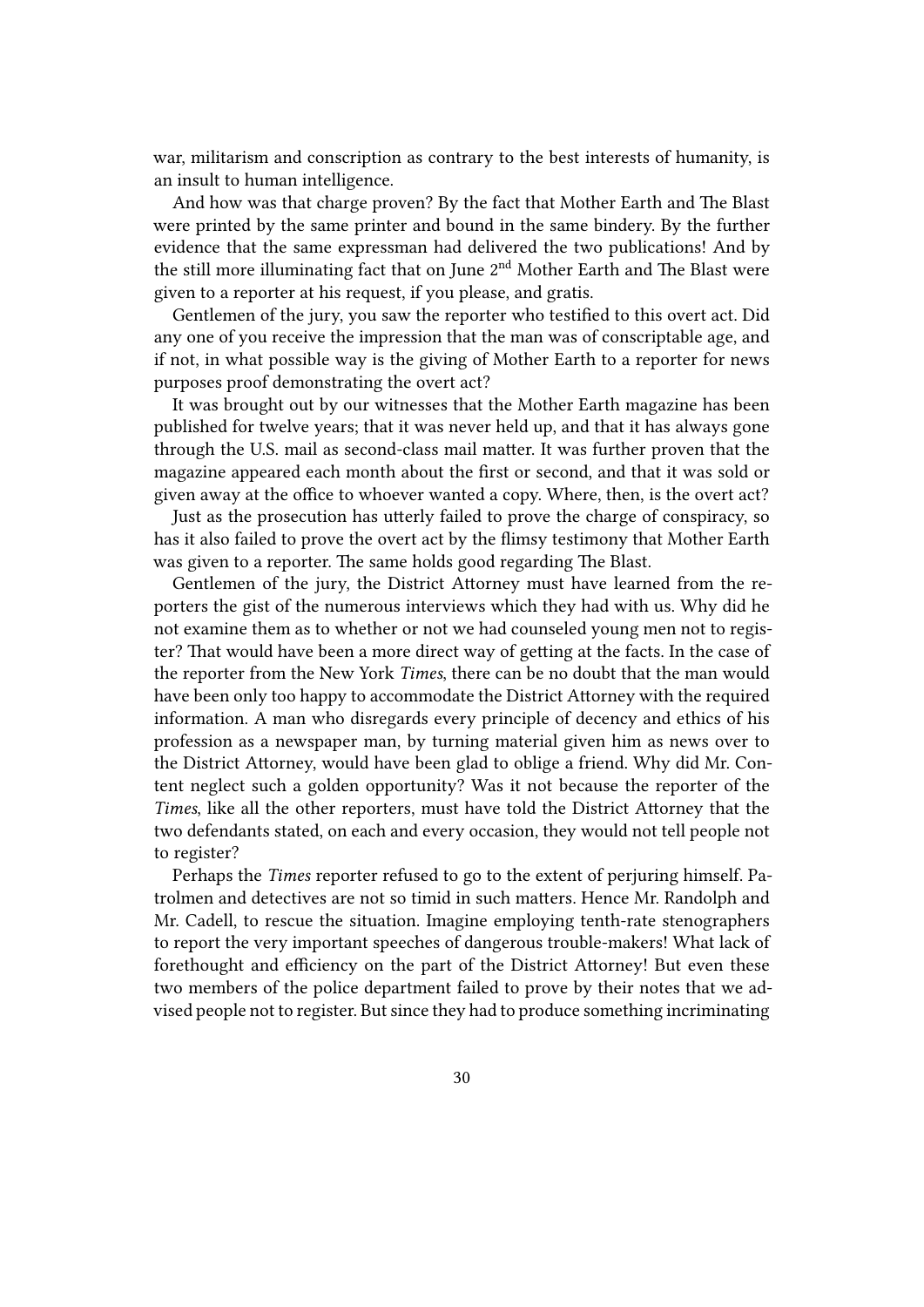against Anarchists, they conveniently resorted to the old standby, always credited to us, "We believe in violence and we will use violence."

Assuming, gentlemen of the jury, that this sentence was really used at the meeting of May 18th, it would still fail to prove the indictment which charges conspiracy and overt acts to carry out the conspiracy. And that is all we are charged with. Not violence, not Anarchism. I will go further and say, that had the indictment been for the advocacy of violence, you gentlemen of the jury, would still have to render a verdict of "Not Guilty," since the mere belief in a thing or even the announcement that you would carry out that belief, can not possibly constitute a crime.

However, I wish to say emphatically that no such expression as "We believe in violence and we will use violence" was uttered at the meeting of May  $18^{th}$ , or at any other meeting. I could not have employed such a phrase, as there was no occasion for it. If for no other reason, it is because I want my lectures and speeches to be coherent and logical. The sentence credited to me is neither.

I have read to you my position toward political violence from a lengthy essay called "The Psychology of Political Violence."

But to make that position clearer and simpler, I wish to say that I am a social student. It is my mission in life to ascertain the cause of our social evils and of our social difficulties. As a student of social wrongs it is my aim to diagnose a wrong. To simply condemn the man who has committed an act of political violence, in order to save my skin, would be as unpardonable as it would be on the part of the physician, who is called to diagnose a case, to condemn the patient because the patient has tuberculosis, cancer, or some other disease. The honest, earnest, sincere physician does not only prescribe medicine, he tries to find out the cause of the disease. And if the patient is at all capable as to means, the doctor will say to him, "Get out of this putrid air, get out of the factory, get out of the place where your lungs are being infected." He will not merely give him medicine. He will tell him the cause of the disease. And that is precisely my position in regard to acts of violence. That is what I have said on every platform. I have attempted to explain the cause and the reason for acts of political violence.

It is organized violence on top which creates individual violence at the bottom. It is the accumulated indignation against organized wrong, organized crime, organized injustice which drives the political offender to his act. To condemn him means to be blind to the causes which make him. I can no more do it, nor have I the right to, than the physician who were to condemn the patient for his disease. You and I and all of us who remain indifferent to the crimes of poverty, of war, of human degradation, are equally responsible for the act committed by the political offender. May I therefore be permitted to say, in the words of a great teacher: "He who is without sin among you, let him cast the first stone." Does that mean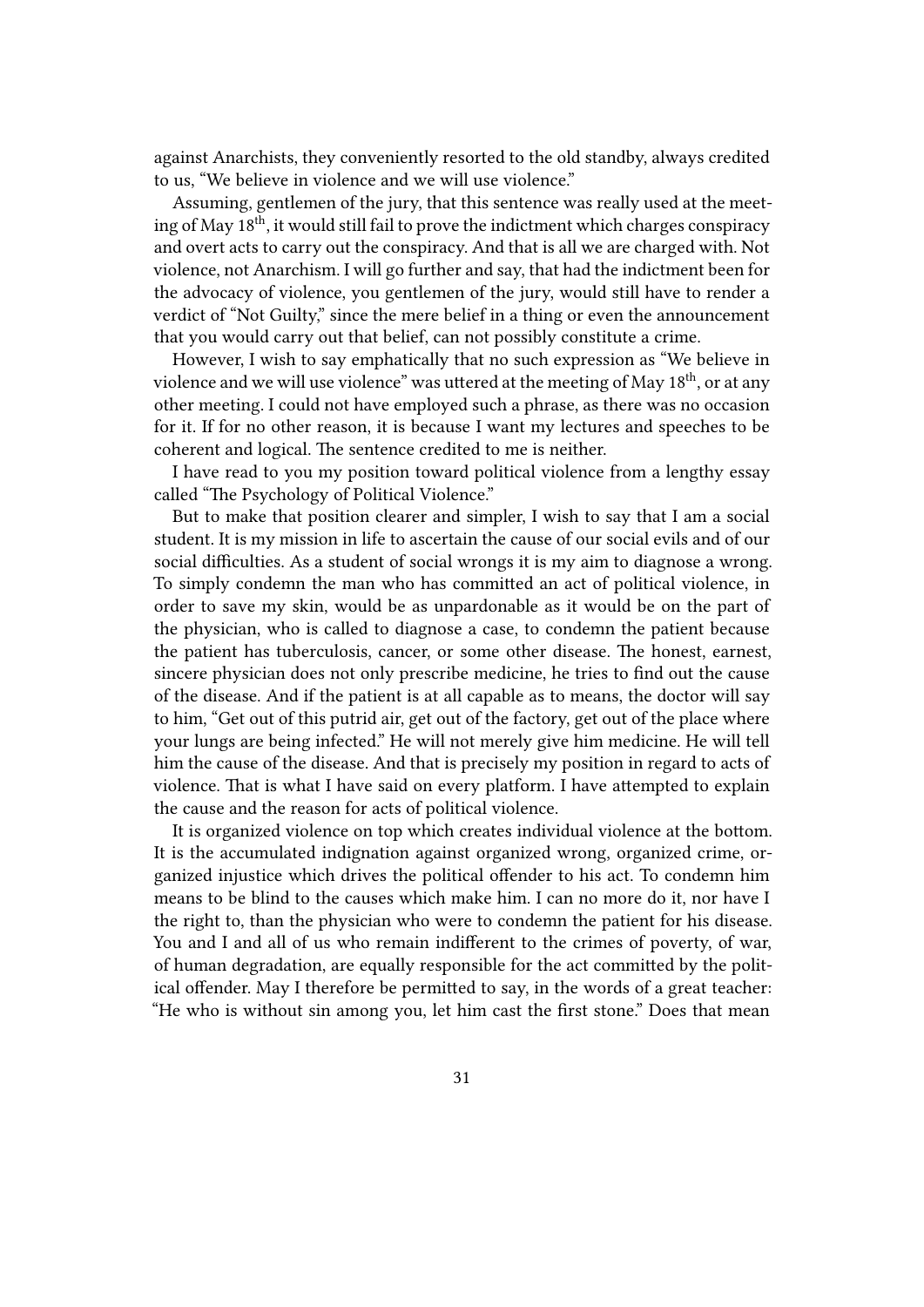advocating violence? You might as well accuse Jesus of advocating prostitution, because He took the part of the prostitute, Mary Magdalene.

Gentlemen of the jury, the meeting of the  $18<sup>th</sup>$  of May was called primarily for the purpose of voicing the position of the conscientious objector and to point out the evils of conscription. Now, who and what is the conscientious objector? Is he really a shirker, a slacker, or a coward? To call him that is to be guilty of dense ignorance of the forces which impel men and women to stand out against the whole world like a glittering lone star upon a dark horizon. The conscientious objector is impelled by what President Wilson in his speech of Feb. 3, 1917, called "the righteous passion for justice upon which all war, all structure of family, State and of mankind must rest as the ultimate base of our existence and our liberty." The righteous passion for justice which can never express itself in human slaughter  $-$  that is the force which makes the conscientious objector. Poor indeed is the country which fails to recognize the importance of that new type of humanity as the "ultimate base of our existence and liberty." It will find itself barren of that which makes for character and quality in its people.

The meeting of May  $18<sup>th</sup>$  was held before the Draft Bill had actually gone into effect. The President signed it late in the evening of the  $18<sup>th</sup>$ . Whatever was said at that meeting, even if I had counseled young men not to register, that meeting cannot serve as proof of an overt act. Why, then, has the Prosecuting Attorney dwelt so much, at such length, and with such pains on that meeting, and so little on the other meetings held on the eve of registration and after? Is it not because the District Attorney knew that we had no stenographic notes of that meeting? He knew it because he was approached by Mr. Weinberger and other friends for a copy of the transcript, which request he refused. Evidently, the District Attorney felt safe to use the notes of a patrolman and a detective, knowing that they would swear to anything their superiors wanted. I never like to accuse anyone — I wouldn't go so far as my co-defendant, Mr. Berkman, in saying that the District Attorney doctored the document; I don't know whether he did or not. But I do know that Patrolman Randolph and Detective Cadell doctored the notes, for the simple reason that I didn't say those things. But though we could not produce our own stenographic notes, we have been able to prove by men and women of unimpeachable character and high intelligence that the notes of Randolph are utterly false. We have also proven beyond a reasonable doubt, and Mr. Content did not dare question our proof, that at the Hunts' Point Palace, held on the eve of registration, I expressly stated that I cannot and will not tell people not to register. We have further proven that this was my definite stand, which was explained in my statement sent from Springfield and read at the meeting of May  $23^{\rm rd}$ .

When we go through the entire testimony given on behalf of the prosecution, I insist that there is not one single point to sustain the indictment for conspiracy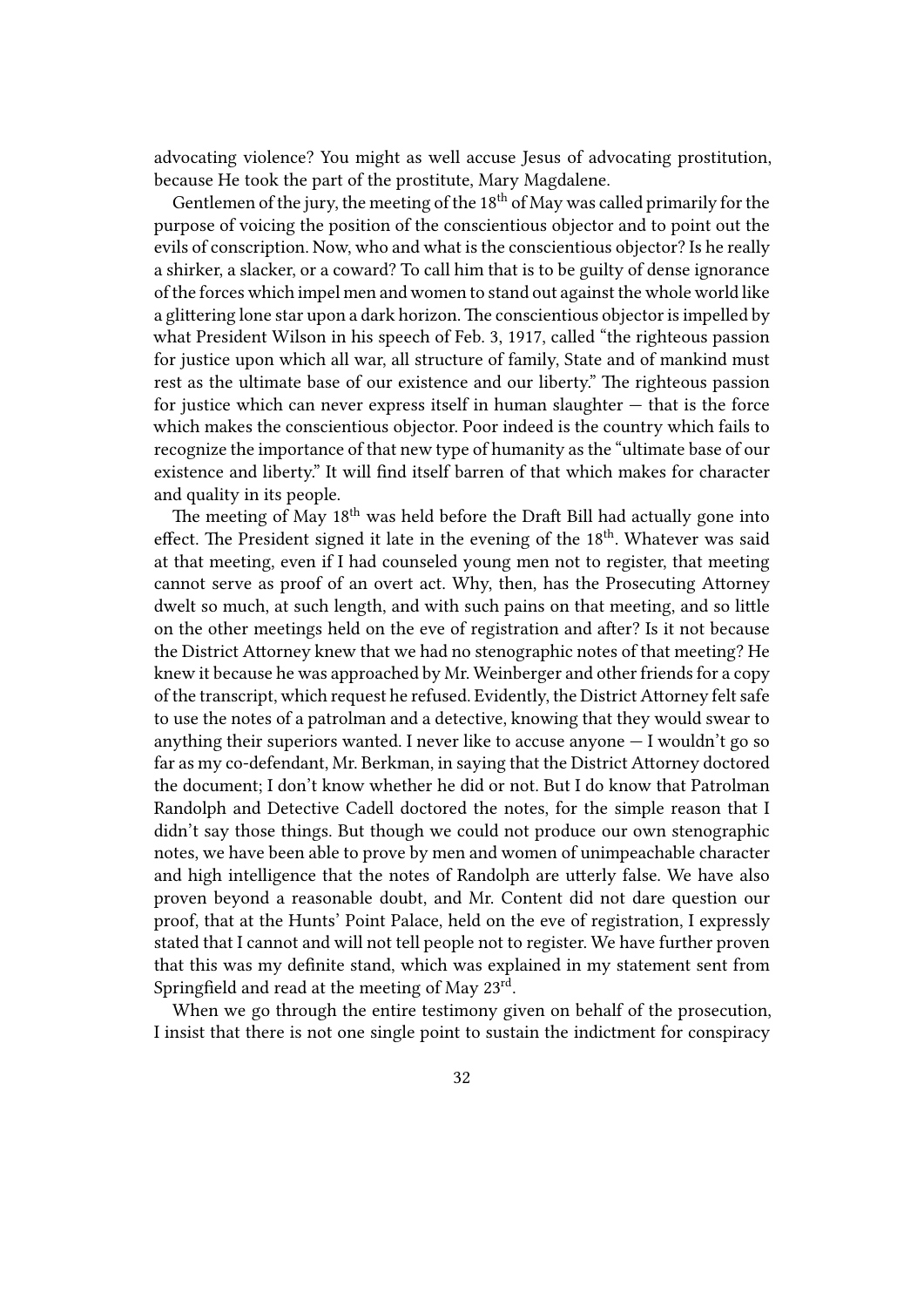or to prove the overt acts we are supposed to have committed. But we were even compelled to bring a man eighty years of age to the witness stand in order to stop, if possible, any intention to drag in the question of German money. It is true, and I appreciate it, that Mr. Content said he had no knowledge of it. But, gentlemen of the jury, somebody from the District Attorney's office or someone from the Marshal's office must have given out the statement that a bank receipt for \$2,400 was found in my office and must have told the newspapers the fake story of German money. As if we would ever touch German money, or Russian money, or American money coming from the ruling class, to advance our ideas! But in order to forestall any suspicion, any insinuation, in order to stand clear before you, we were compelled to bring an old man here to inform you that he has been a radical all his life, that he is interested in our ideas, and that he is the man who contributed the money for radical purposes and for the work of Miss Goldman.

Gentlemen of the jury, you will be told by the Court, I am sure, that when you render a verdict you must be convinced beyond a reasonable doubt; that you must not assume that we are guilty before we are proven guilty; and that it is your duty to assume that we are innocent. And yet, as a matter of fact, the burden of proof has been laid upon us. We had to bring witnesses. If we had had time we could have brought fifty more witnesses, each corroborating the others. Some of those people have no relation with us. Some are writers, poets, contributors to the most conventional magazines. Is it likely that they would swear to something in our favor if it were not the truth? Therefore I insist, as did my co-defendant Alexander Berkman, that the prosecution has made a very poor showing in proving the conspiracy or any overt act.

Gentlemen of the jury, we have been in public life for twenty-seven years. We have been hauled into court, in and out of season — we have never denied our position. Even the police know that Emma Goldman and Alexander Berkman are not shirkers. You have had occasion during this trial to convince yourselves that we do not deny. We have gladly and proudly claimed responsibility, not only for what we ourselves have said and written, but even for things written by others and with which we did not agree. Is it plausible, then, that we would go through the ordeal, trouble and expense of a lengthy trial to escape responsibility in this instance? A thousand times no! But we refuse to be tried on a trumped-up charge, or to be convicted by perjured testimony, merely because we are Anarchists and hated by the class whom we have openly fought for many years.

Gentlemen, during our examination of talesmen, when we asked whether you would be prejudiced against us if it were proven that we propagated ideas and opinions contrary to those held by the majority, you were instructed by the Court to say, "If they are within the law." But what the Court did not tell you is, that no new faith — not even the most humane and peaceable — has ever been considered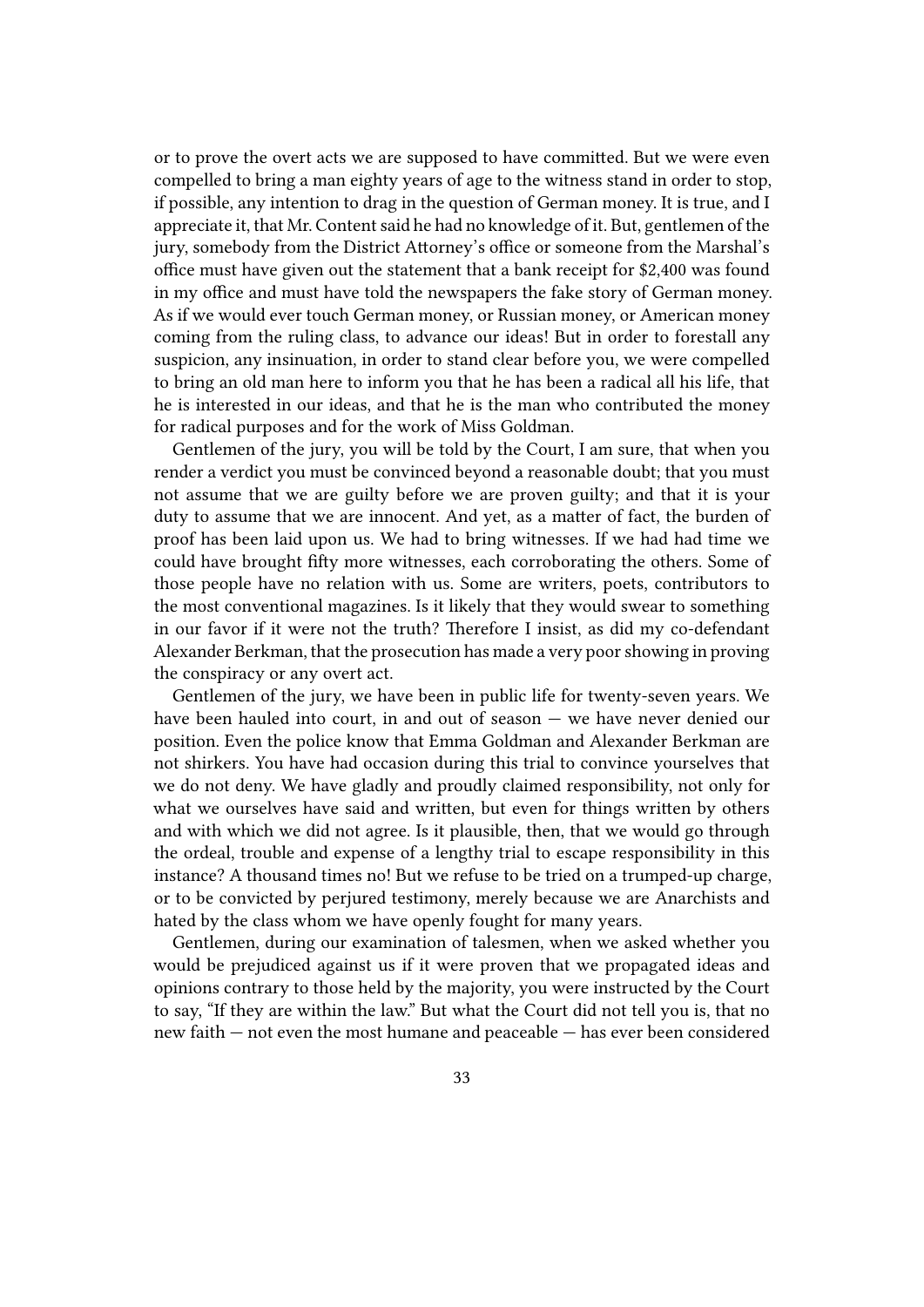"within the law" by those who were in power. The history of human growth is at the same time the history of every new idea heralding the approach of a brighter dawn, and the brighter dawn has always been considered illegal, outside of the law.

Gentlemen of the jury, most of you, I take it, are believers in the teachings of Jesus. Bear in mind that he was put to death by those who considered his views as being against the law. I also take it that you are proud of your Americanism. Remember that those who fought and bled for your liberties were in their time considered as being against the law, as dangerous disturbers and trouble-makers. They not only preached violence, but they carried out their ideas by throwing tea into the Boston harbor. They said that "Resistance to tyranny is obedience to God." They wrote a dangerous document called the Declaration of Independence. A document which continues to be dangerous to this day, and for the circulation of which a young man was sentenced to ninety days prison in a New York Court, only the other day. They were the Anarchists of their time  $-$  they were never within the law.

Your Government is allied with the French Republic. Need I call your attention to the historic fact that the great upheaval in France was brought about by extra-legal means? The Dant[on]s, the Robespierres, the Marats, the Herberts, aye even the man who is responsible for the most stirring revolutionary music, the Marseillaise *(which unfortunately has deteriorated into a war tune)* even Camille Desmoulins, were never within the law. But for those great pioneers and rebels, France would have continued under the yoke of the idle Louis XVI., to whom the sport of shooting jack rabbits was more important than the destiny of the people of France.

Ah, gentlemen, on the very day when we were being tried for conspiracy and overt acts, your city officials and representatives welcomed with music and festivities the Russian Commission. Are you aware of the fact that nearly all of the members of that Commission have only recently been released from exile? The ideas they propagated were never within the law. For nearly a hundred years, from 1825 to 1917, the Tree of Liberty in Russia was watered by the blood of her martyrs. No greater heroism, no nobler lives had ever been dedicated to humanity. Not one of them worked within the law. I could continue to enumerate almost endlessly the hosts of men and women in every land and in every period whose ideas and ideals redeemed the world because they were not within the law.

Never can a new idea move within the law. It matters not whether that idea pertains to political and social changes or to any other domain of human thought and expression  $-$  to science, literature, music; in fact, everything that makes for freedom and joy and beauty must refuse to move within the law. How can it be otherwise? The law is stationary, fixed, mechanical, "a chariot wheel" which grinds all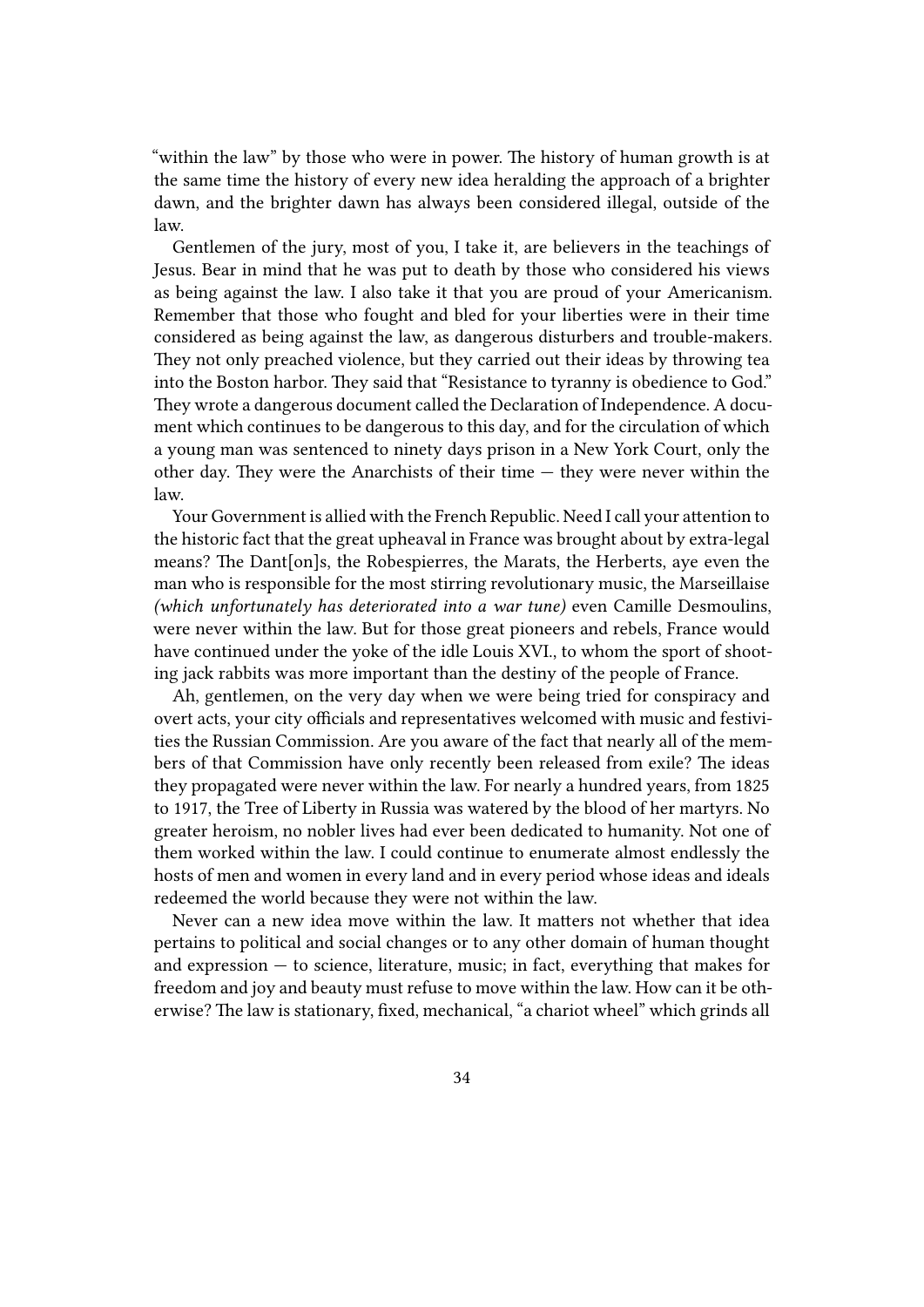alike without regard to time, place and condition, without ever taking into account cause and effect, without ever going into the complexity of the human soul.

Progress knows nothing of fixity. It cannot be pressed into a definite mould. It cannot bow to the dictum, "I have ruled," "I am the regulating finger of God." Progress is ever renewing, ever becoming, ever changing — *never is it within the law*.

If that be crime, we are criminals even like Jesus, Socrates, Galileo, Bruno, John Brown and scores of others. We are in good company, among those whom Havelock Ellis, the greatest living psychologist, describes as the political criminals recognized by the whole civilized world, except America, as men and women who out of deep love for humanity, out of a passionate reverence for liberty and an all-absorbing devotion to an ideal are ready to pay for their faith even with their blood. We cannot do otherwise if we are to be true to ourselves — we know that the political criminal is the precursor of human progress — the political criminal of to-day must needs be the hero, the martyr and the saint of the new age.

But, says the Prosecuting Attorney, the press and the unthinking rabble, in high and low station, "that is a dangerous doctrine and unpatriotic at this time." No doubt it is. But are we to be held responsible for something which is as unchangeable and unalienable as the very stars hanging in the heavens unto time and all eternity?

Gentlemen of the jury, we respect your patriotism. We would not, if we could, have you change its meaning for yourself. But may there not be different kinds of patriotism as there are different kinds of liberty? I for one cannot believe that love of one's country must needs consist in blindness to its social faults, to deafness to its social discords, of inarticulation to its social wrongs. Neither can I believe that the mere accident of birth in a certain country or the mere scrap of a citizen's paper constitutes the love of country.

I know many people  $-$  I am one of them  $-$  who were not born here, nor have they applied for citizenship, and who yet love America with deeper passion and greater intensity than many natives whose patriotism manifests itself by pulling, kicking, and insulting those who do not rise when the national anthem is played. Our patriotism is that of the man who loves a woman with open eyes. He is enchanted by her beauty, yet he sees her faults. So we, too, who know America, love her beauty, her richness, her great possibilities; we love her mountains, her canyons, her forests, her Niagara, and her deserts — above all do we love the people that have produced her wealth, her artists who have created beauty, her great apostles who dream and work for liberty — but with the same passionate emotion we hate her superficiality, her cant, her corruption, her mad, unscrupulous worship at the altar of the Golden Calf.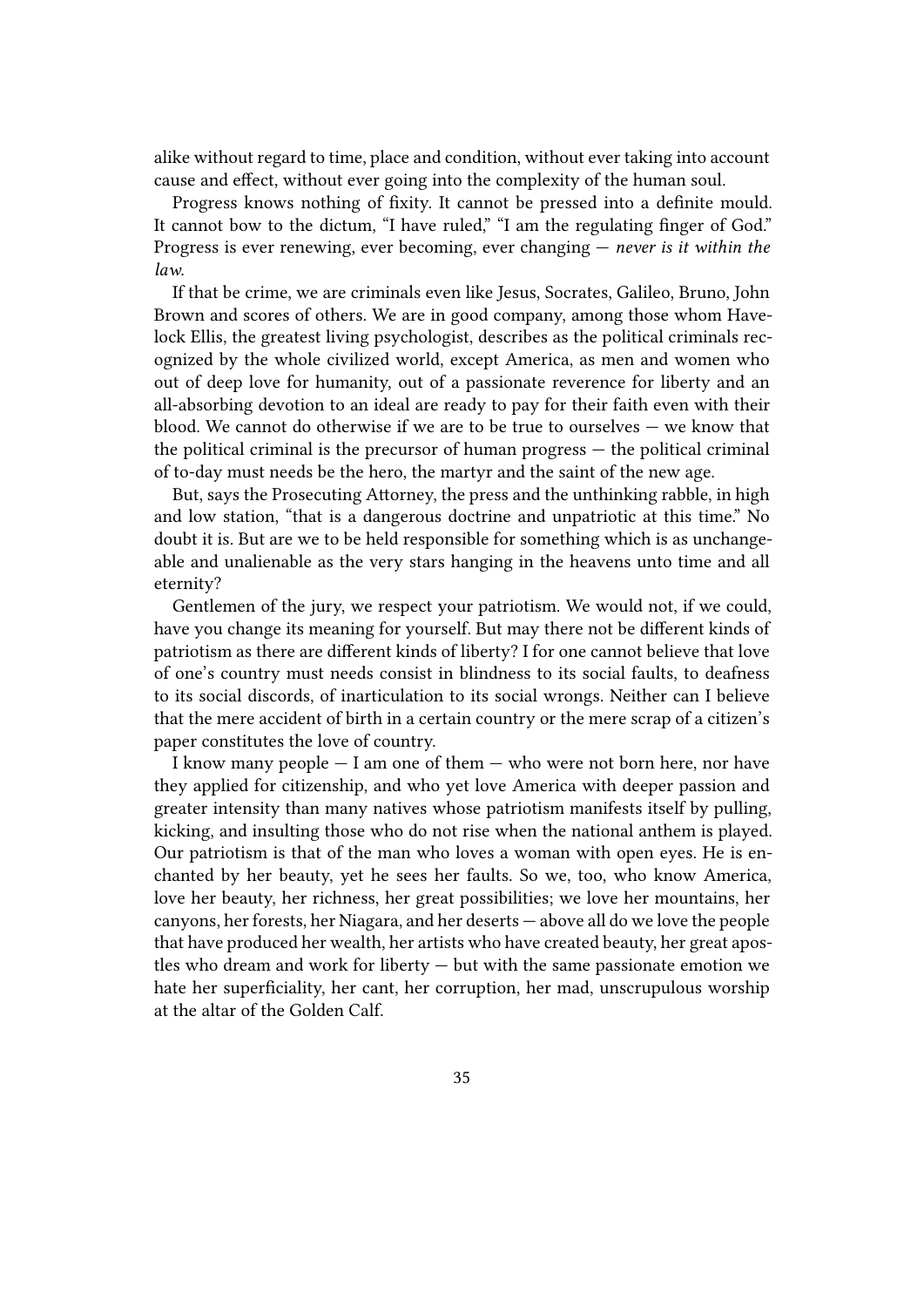We say that if America has entered the war to make the world safe for democracy, she must first make democracy safe in America. How else is the world to take America seriously, when democracy at home is daily being outraged, free speech suppressed, peaceable assemblies broken up by overbearing and brutal gangsters in uniform; when free press is curtailed and every independent opinion gagged. Verily, poor as we are in democracy, how can we give of it to the world? We further say that a democracy conceived in the military servitude of the masses, in their economic enslavement, and nurtured in their tears and blood, is not democracy at all. It is despotism — the cumulative result of a chain of abuses which, according to that dangerous document, the Declaration of Independence, the people have the right to overthrow.

The District Attorney has dragged in our Manifesto, and he has emphasized the passage, "Resist conscription." Gentlemen of the jury, please remember that that is not the charge against us. But admitting that the Manifesto contains the expression, "Resist conscription," may I ask you, is there only *one kind* of resistance? Is there only the resistance which means the gun, the bayonet, the bomb or flying machine? Is there not another kind of resistance? May not the people simply fold their hands and declare, "We will not fight when we do not believe in the necessity of war"? May not the people who believe in the repeal of the Conscription Law, because it is unconstitutional, express their opposition in word and by pen, in meetings and in other ways? What right has the District Attorney to interpret that particular passage to suit himself? Moreover, gentlemen of the jury, I insist that the indictment against us does not refer to conscription. We are charged with a conspiracy against registration. And in no way or manner has the prosecution proven that we are guilty of conspiracy or that we have committed an overt act.

Gentlemen of the jury, you are not called upon to accept our views, to approve of them or to justify them. You are not even called upon to decide whether our views are within or against the law. You are called upon to decide whether the prosecution has proven that the defendants Emma Goldman and Alexander Berkman have conspired to urge people not to register. And whether their speeches and writings represent overt acts.

Whatever your verdict, gentlemen, it cannot possibly affect the rising tide of discontent in this country against war which, despite all boasts, is a war for conquest and military power. Neither can it affect the ever increasing opposition to conscription which is a military and industrial yoke placed upon the necks of the American people. Least of all will your verdict affect those to whom human life is sacred, and who will not become a party to the world slaughter. Your verdict can only add to the opinion of the world as to whether or not justice and liberty are a living force in this country or a mere shadow of the past. Your verdict may, of course, affect us temporarily, in a physical sense — it can have no effect whatever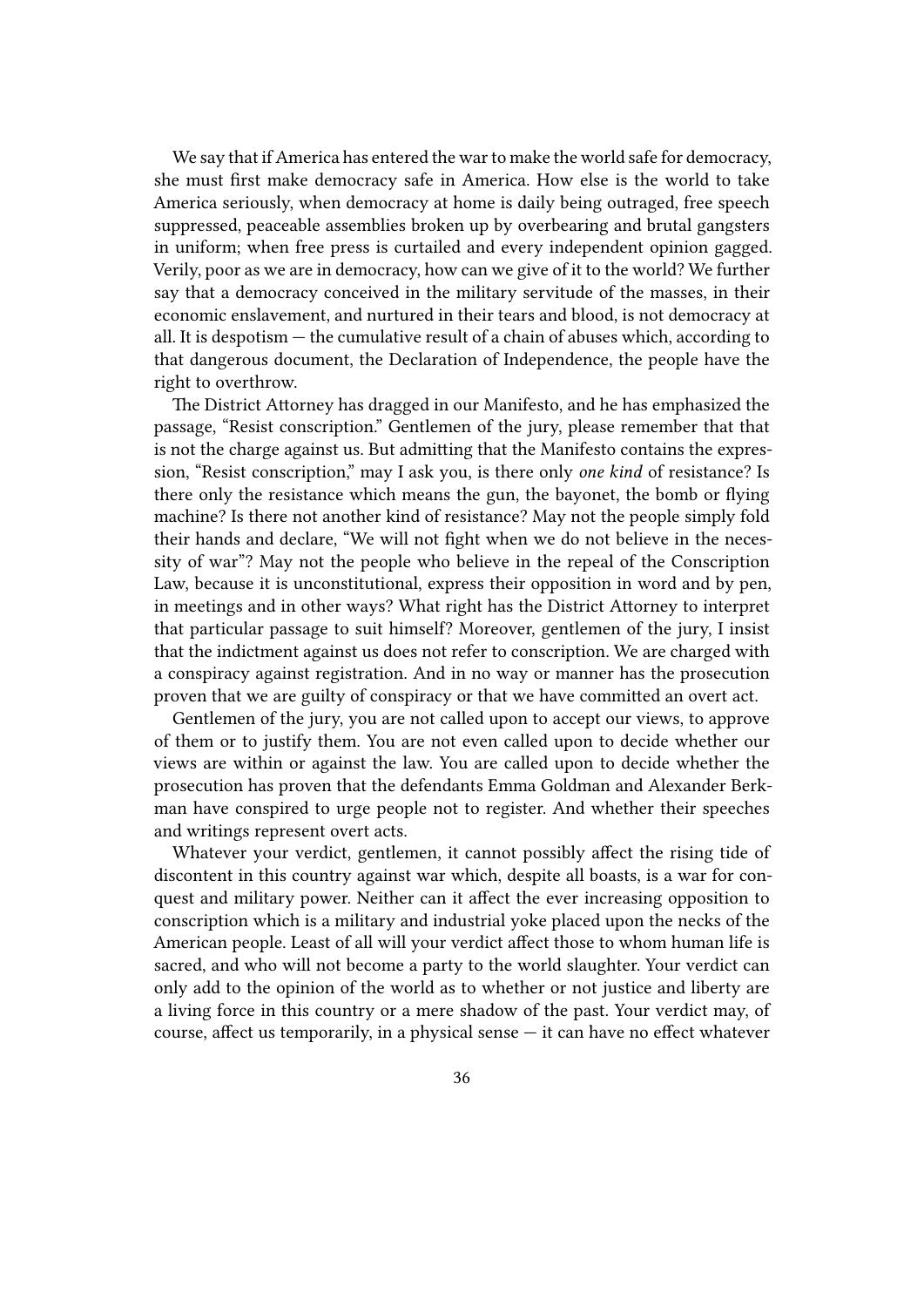upon our spirit. For even if we were convicted and found guilty and the penalty were that we be placed against a wall and shot dead, I should nevertheless cry out with the great Luther: "Here I am and here I stand and I cannot do otherwise." And gentlemen, in conclusion let me tell you that my co-defendant, Mr. Berkman, was right when he said the eyes of America are upon you. They are upon you not because of sympathy for us or agreement with Anarchism. They are upon you because it must be decided sooner or later whether we are justified in telling people that we will give them democracy in Europe, when we have no democracy here? Shall free speech and free assemblage, shall criticism and opinion  $-$  which even the espionage bill did not include — be destroyed? Shall it be a shadow of the past, the great historic American past? Shall it be trampled underfoot by any detective, or policeman, anyone who decides upon it? Or shall free speech and free press and free assemblage continue to be the heritage of the American people?

Gentlemen of the jury, whatever your verdict will be, as far as we are concerned, nothing will be changed. I have held ideas all my life. I have publicly held my ideas for twenty-seven years. Nothing on earth would ever make me change my ideas except one thing; and that is, if you will prove to me that our position is wrong, untenable, or lacking in historic fact. But never would I change my ideas because I am found guilty. I may remind you of two great Americans, undoubtedly not unknown to you, gentlemen of the jury; Ralph Waldo Emerson and Henry David Thoreau. When Thoreau was placed in prison for refusing to pay taxes, he was visited by Ralph Waldo Emerson and Emerson said: "David, what are you doing in jail?" and Thoreau replied: "Ralph, what are you doing outside, when honest people are in jail for their ideals?" Gentlemen of the jury, I do not wish to influence you. I do not wish to appeal to your passions. I do not wish to influence you by the fact that I am a woman. I have no such desires and no such designs. I take it that you are sincere enough and honest enough and brave enough to render a verdict according to your convictions, beyond the shadow of a reasonable doubt.

Please forget that we are Anarchists. Forget that it is claimed that we propagated violence. Forget that something appeared in Mother Earth when I was thousands of miles away, three years ago.3. The bomb exploded in the apartment of anarchist Louise Berger, half sister of Charles Berg, at 1626 Lexington Avenue between 103rd and 104<sup>th</sup> Streets, a large tenement area populated mainly by recently arrived immigrants. Forget all that, and merely consider the evidence. Have we been engaged in a conspiracy? has that conspiracy been proven? have we committed overt acts? have those overt acts been proven? We for the defense say they have not been proven. And therefore your verdict must be not guilty.

But whatever your decision, the struggle must go on. We are but the atoms in the incessant human struggle towards the light that shines in the darkness — the Ideal of economic, political and spiritual liberation of mankind!